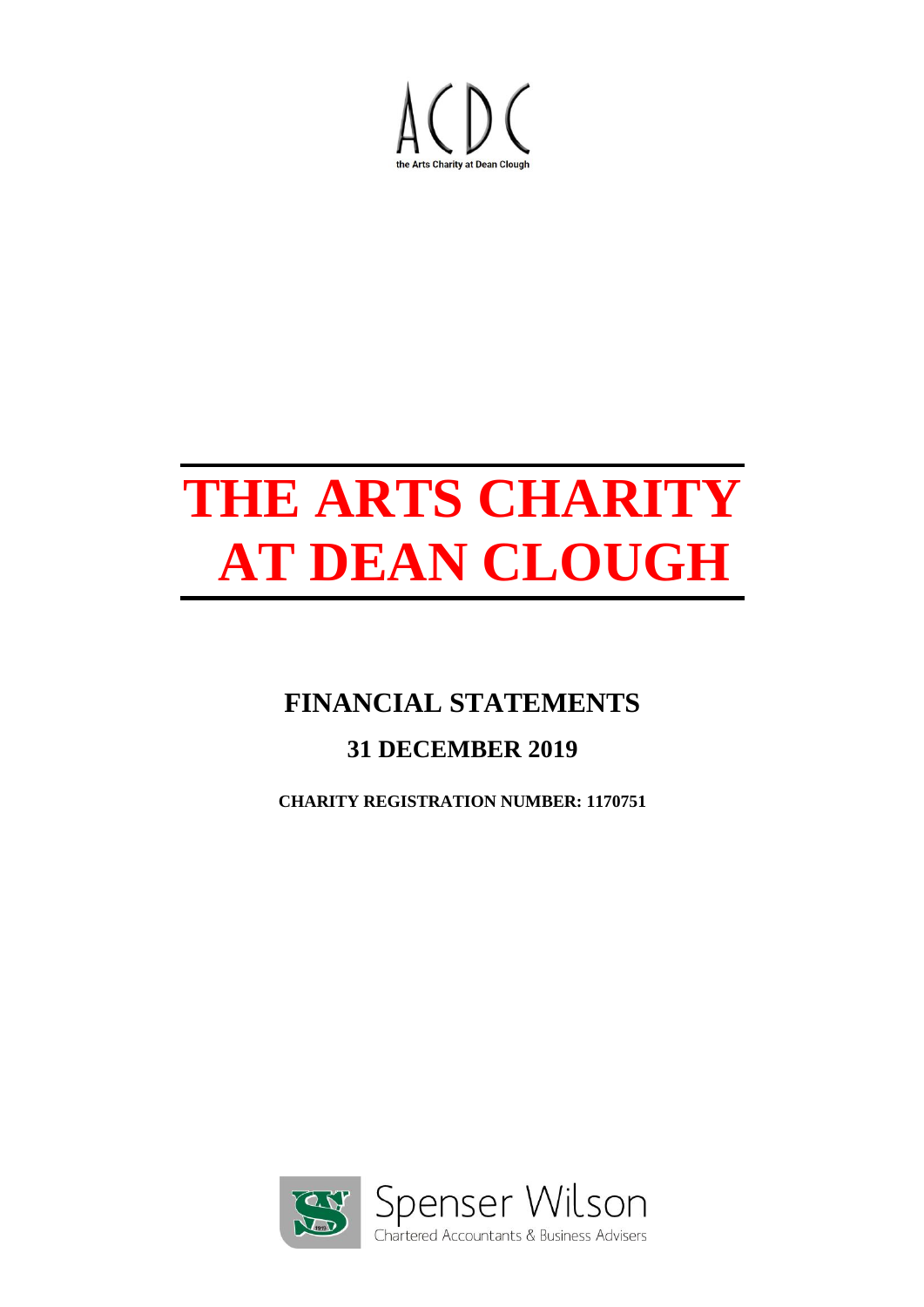## **FINANCIAL STATEMENTS**

#### **YEAR ENDED 31 DECEMBER 2019**

|                                                                  | <b>PAGE</b> |
|------------------------------------------------------------------|-------------|
| Trustees' annual report                                          | 1           |
| Independent examiner's report to the trustees                    | 5.          |
| Statement of financial activities                                | 6           |
| Statement of financial position                                  | 7           |
| Notes to the financial statements                                | 8           |
| The following pages do not form part of the financial statements |             |
| Detailed statement of financial activities                       | 19          |
| Notes to the detailed statement of financial activities          | 20          |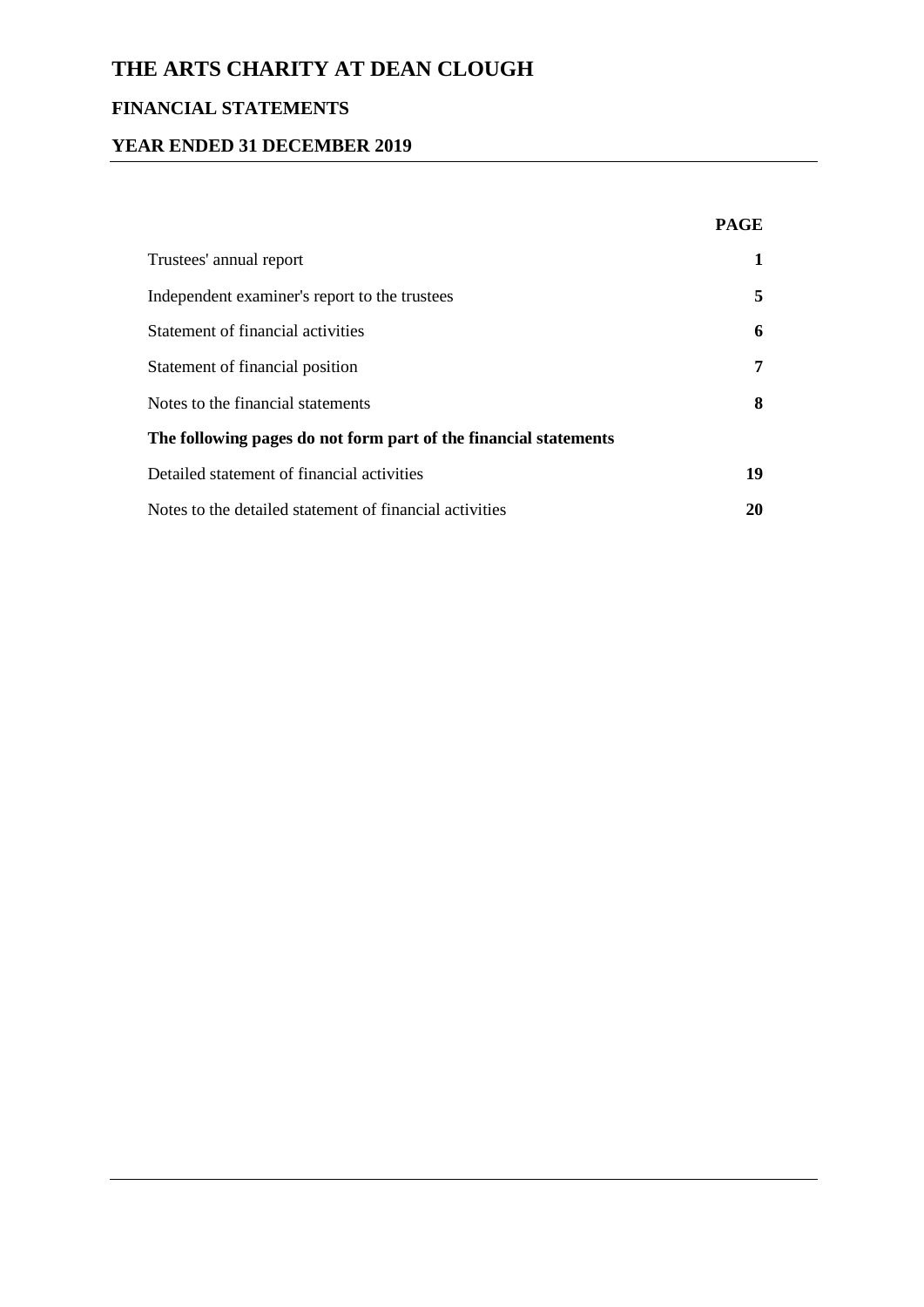#### **TRUSTEES' ANNUAL REPORT**

#### **YEAR ENDED 31 DECEMBER 2019**

The trustees present their report and the unaudited financial statements of the charity for the year ended 31 December 2019.

#### **REFERENCE AND ADMINISTRATIVE DETAILS**

| <b>Registered charity</b>   | The Arts Charity at Dean Clough                                                                                                                  |
|-----------------------------|--------------------------------------------------------------------------------------------------------------------------------------------------|
| <b>Charity number</b>       | 1170751                                                                                                                                          |
| <b>Principal address</b>    | Dean Clough<br>Halifax<br>West Yorkshire<br>HX3 5AX                                                                                              |
| <b>Trustees</b>             | Mrs A Cormac<br>Mrs S Holdsworth<br>Mr B Burton<br>Mr R Standen                                                                                  |
| <b>Executive director</b>   | Mr V Allen                                                                                                                                       |
| <b>Finance officer</b>      | Mrs L Cooper                                                                                                                                     |
| <b>Independent examiner</b> | Andrea Kennedy BFP ACA FCCA ATT(Fellow)<br>Spenser Wilson Ltd<br><b>Equitable House</b><br>55 Pellon Lane<br>Halifax<br>West Yorkshire<br>HX15SP |
| <b>Bankers</b>              | Handelsbanken<br><b>Ground Floor</b><br><b>Fearnley Mill</b><br>Dean Clough<br>Old Lane<br>Halifax<br>West Yorkshire<br>HX3 5AX                  |
| <b>Solicitors</b>           | <b>Wrigleys Solicitors LLP</b><br>19 Cookridge Street<br>Leeds<br>West Yorkshire<br>LS2 3AG                                                      |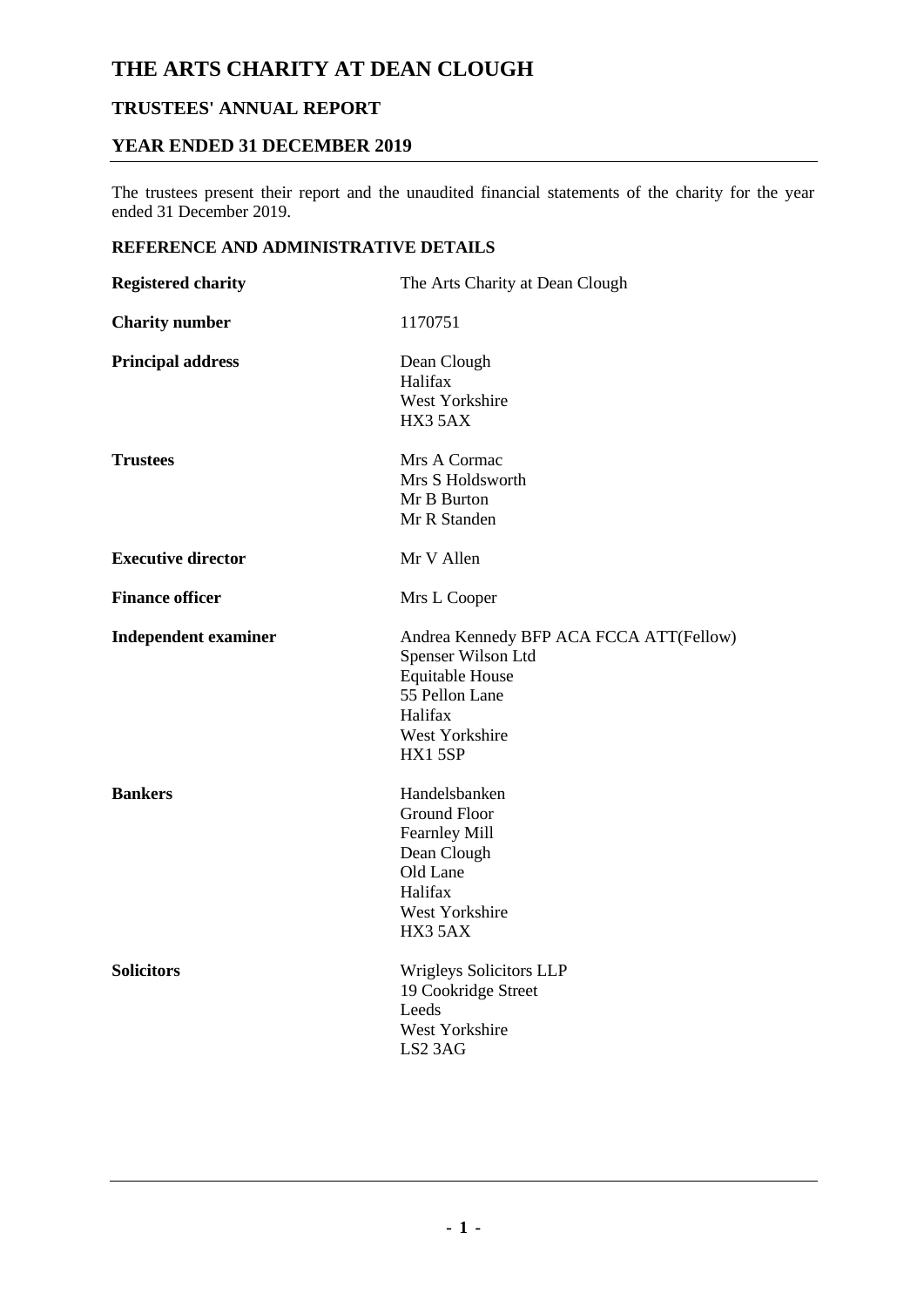#### **TRUSTEES' ANNUAL REPORT** *(continued)*

#### **YEAR ENDED 31 DECEMBER 2019**

#### **STRUCTURE, GOVERNANCE AND MANAGEMENT**

The charity was formed under the Charities Act 2011, Charitable Incorporated Organisation Foundation Model, on 14 December 2016.

The management of the charity is carried out by the officers.

#### **Recruitment and appointment of trustees**

Apart from the first charity trustees, every trustee must be appointed by a resolution passed at a properly convened meeting of the charity trustees.

The trustees must have regard to the skills, knowledge and experience needed for the effective administration of the Charitable Incorporated Organisation (CIO).

#### **Trustee Induction and training**

Induction and training are provided as required depending on the role to be undertaken and the skills of the trustee.

#### **Risk Management**

The Management Committee has conducted a review of the major risks to which the charity is exposed. Where appropriate, systems and/or procedures have been established to mitigate the risks the charity faces. Internal risks are minimised by the implementation of procedures for authorisation of all transactions and projects. Procedures are in place to ensure compliance with health and safety of staff and volunteers.

#### **OBJECTIVES AND ACTIVITIES**

The objects of the CIO are to advance for the public benefit such exclusively charitable purposes (according to the laws of England and Wales) as the charity trustees see fit from time to time including (but without limiting the generality of the foregoing):

1. The advancement of the arts, in particular (but not exclusively):

a. By the staging of public exhibitions and arts events in order to develop public appreciation of the arts and to improve public access to the arts; and

b. By the provision of studio and workshop spaces to encourage and support the practice of the arts in various forms.

2. The advancement of education, in particular (but not exclusively), through the development and promotion of educational arts programmes for the public.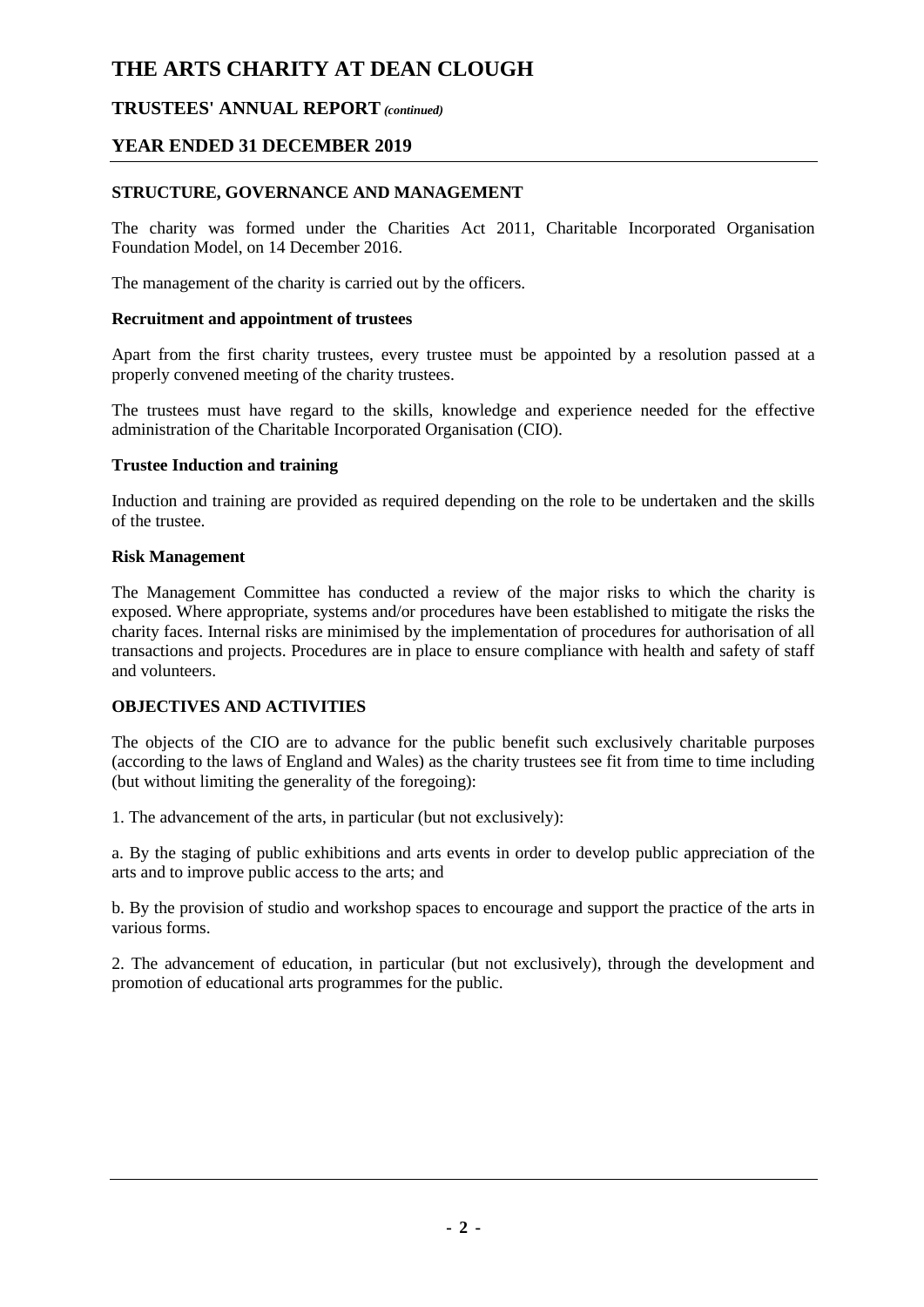#### **TRUSTEES' ANNUAL REPORT** *(continued)*

#### **YEAR ENDED 31 DECEMBER 2019**

#### **ACHIEVEMENTS AND PERFORMANCE**

In 2019 the Charity mounted over 30 art exhibitions at Dean Clough Mills based on the strategy of mixing high-profile, community and educational projects to mutual benefit.

o 'Chord' by International artist Conrad Shawcross in June was part-funded by ACE and marked the acquisition of Dean Clough's giant 'Jute Shed' into ACDC's building portfolio. 'Chord' involved liaising with Yorkshire's leading arts organisations and attracted over 1,000 visitors and a broadcast audience in excess of 300,000.

o 'Resemblances' - a photographic retrospective by Ian MacDonald - was a second, major event in October. It was the first time ACE had directly funded an exhibition in the Dean Clough Galleries; the first time a major series of linked workshops and events had been instigated on site, and marked the production of Dean Clough's first 'Touring Pack'.

o Notable community shows involved Leeds Fine Art and (for the first time) Redbrick Mill in Batley.

o Educational links featured exhibitions by Brooksbank School, Leeds Arts University, Leeds University, and Calderdale College.

o 2019 was especially characterised by ACDC forging links across Calderdale, most notably with The Piece Hall. An 'open call' for contributors to 'The Brexit Show' was particularly successful and one of several events to net TV coverage.

o ACDC's contribution to Calderdale College's plans for the borough's first ever BA (Hons) Art and Design degree was vital to it getting Open University accreditation.

o The artists studios remained full through the year. Beneficiaries spanned the gamut from local graduates to the Albanian painter, Dashamir Vaqarri.

o The Viaduct Theatre was successfully leased to new operational management who, with Dean Clough Ltd's backing, have accomplished significant improvements to the fabric of the space.

o ACDC instigated a small number of musical and performance events in 2019, while numerous arts and community organisations continued to hold subsidised events on our premises.

o Last, but far from least, the charity's governance protocols were completed in 2019 and - in accord with them - the Trustees re-affirmed their commitment to ACDC.

#### **FINANCIAL REVIEW**

During the year expenditure exceeded income by £2,313 (2018 - £6,359). The officers consider the charity to be in a good financial position.

#### **GOING CONCERN**

Regarding the Covid-19 situation… there is no immediate threat to the charity in economic terms. Dean Clough Ltd remains strongly supportive of our activities, although we have been advised that its direct fiscal support for ACDC might be subject to reductions in direct proportion to the effect of 'lockdown' and other measures on its own commercial income. This is no more than we might expect and we have, already, been given a £10,000 grant under the government's 'Retail, Hospitality and Leisure Grant Fund' that will alleviate any immediate concerns.

That said, there are many 'unknowns' about the coming months. Since our main activities involve attracting groups (and indeed crowds) of people we are inclined to assume that, beyond sustaining the artist studios, ACDC will be substantially aestivating until September 2020 at the earliest.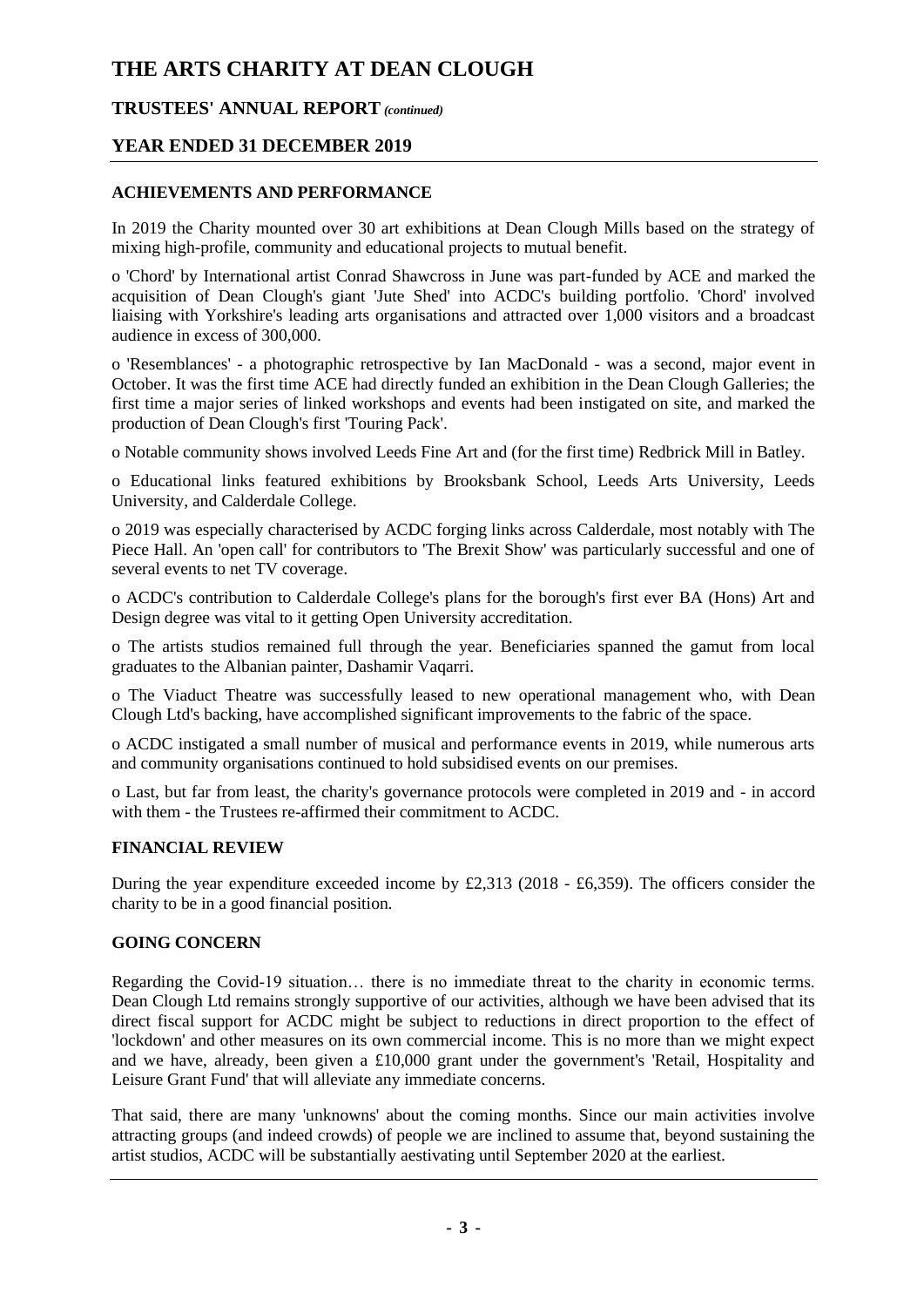#### **TRUSTEES' ANNUAL REPORT** *(continued)*

#### **YEAR ENDED 31 DECEMBER 2019**

#### **RESERVES AND FUNDS**

The charity holds reserves, which, it is felt, are adequate to cover its present and future requirements. Reserves at the year end were £15,814 (2018 - £18,126). Restricted funds of £479 are held and included in the reserve funds for project 'Chord'. This project has brought a large kinetic sculpture to Dean Clough's Jute Shed.

#### **INVESTMENT POLICY**

The charity drew up an investment policy that called for fiscal reserves to be sufficient to sustain the organisation for three months in the event of a sudden withdrawal of funds. In 2018 this implied securely invested reserves to the amount of £13,000. This policy was not enacted and was deferred until the Charity had achieved operating funds of some £18,000 between fiscal quarters.

#### **PUBLIC BENEFIT**

The Trustees confirm that they have complied with their duty to have due regard for the Charity Commission's general guidance on public benefit, 'Charities and public benefit'.

#### **PLANS FOR FUTURE PERIODS**

The Covid-19 crisis has deferred, and in some cases derailed the 2020 Dean Clough Gallery Programme and put a stop to all educational and group events. A plan to review and upgrade the studios in Spring 2020 has also been suspended. It is not yet clear when normal operating parameters will be restored but ACDC's 'Plans for the Future' would still prioritise: -

o The continuation and development of the gallery programme at Dean Clough Mills.

o A review and upgrade of the Artist Studios at Dean Clough Mills.

o The development of a workshop for life drawing and other educational purposes in Mill House.

o The development of Fletcher's Mill as a studio, workshop and event space through a mix of grant and revenue income.

o The development of the Jute Shed into a regionally significant sculptural studio space through a mix of grant and revenue income.

The trustees' annual report was approved on 7 July 2020 and signed on behalf of the board of trustees by:

**Mr R Standen** Trustee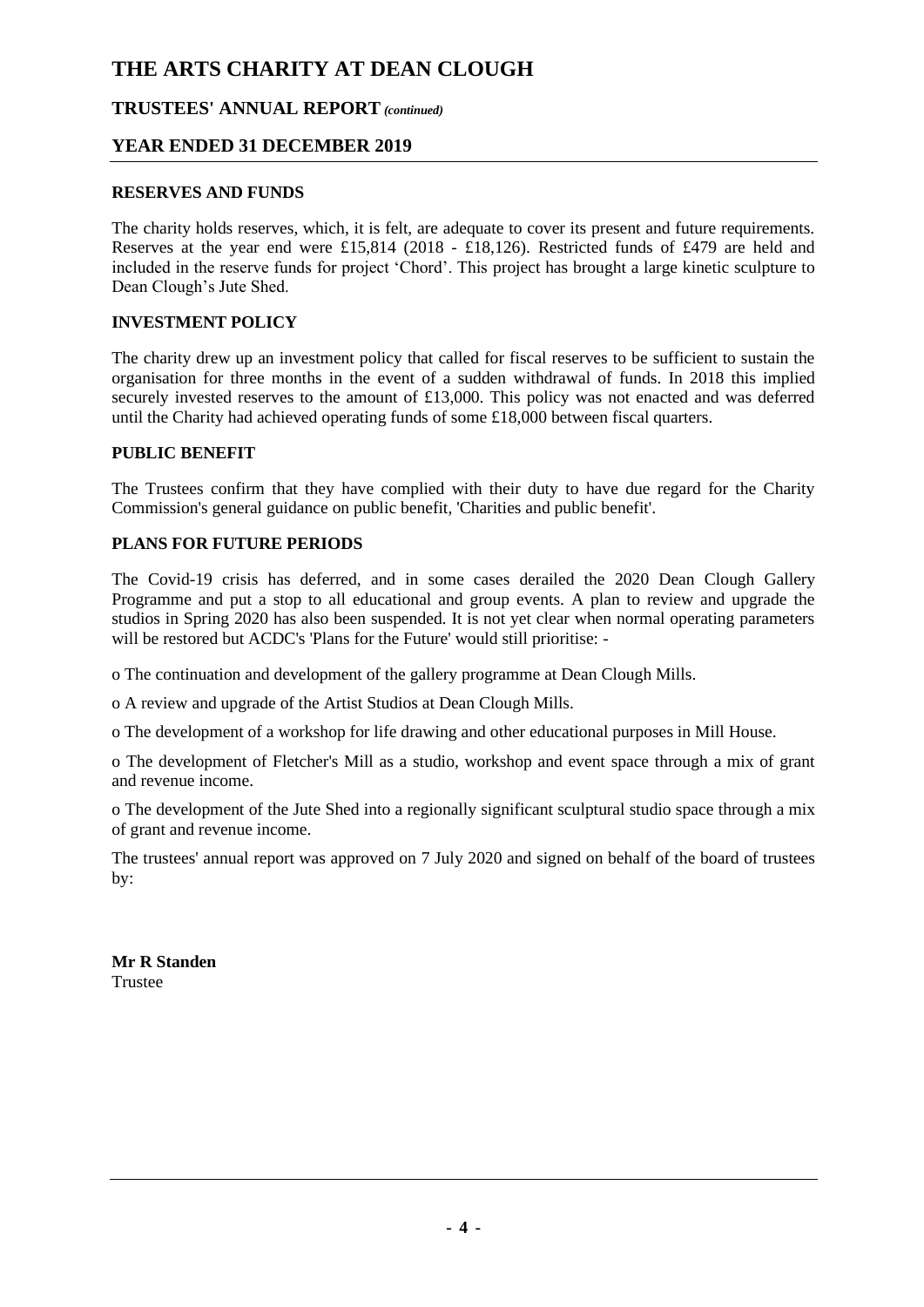#### **INDEPENDENT EXAMINER'S REPORT TO THE TRUSTEES**

#### **YEAR ENDED 31 DECEMBER 2019**

I report to the trustees on my examination of the financial statements of The Arts Charity at Dean Clough ('the charity') for the year ended 31 December 2019.

#### **RESPONSIBILITIES AND BASIS OF REPORT**

As the trustees of the charity you are responsible for the preparation of the financial statements in accordance with the requirements of the Charities Act 2011 ('the Act').

I report in respect of my examination of the charity's financial statements carried out under section 145 of the 2011 Act and in carrying out my examination I have followed all the applicable Directions given by the Charity Commission under section 145(5)(b) of the Act.

#### **INDEPENDENT EXAMINER'S STATEMENT**

I have completed my examination. I confirm that no material matters have come to my attention in connection with the examination giving me cause to believe that in any material respect:

- 1. accounting records were not kept in respect of the charity as required by section 130 of the Act; or
- 2. the financial statements do not accord with those records; or
- 3. the financial statements do not comply with the applicable requirements concerning the form and content of accounts set out in the Charities (Accounts and Reports) Regulations 2008 other than any requirement that the accounts give a 'true and fair' view which is not a matter considered as part of an independent examination.

I have no concerns and have come across no other matters in connection with the examination to which attention should be drawn in this report in order to enable a proper understanding of the accounts to be reached.

**Andrea Kennedy BFP ACA FCCA ATT(Fellow)** Independent Examiner

Spenser Wilson Ltd Equitable House 55 Pellon Lane Halifax West Yorkshire HX1 5SP

7 July 2020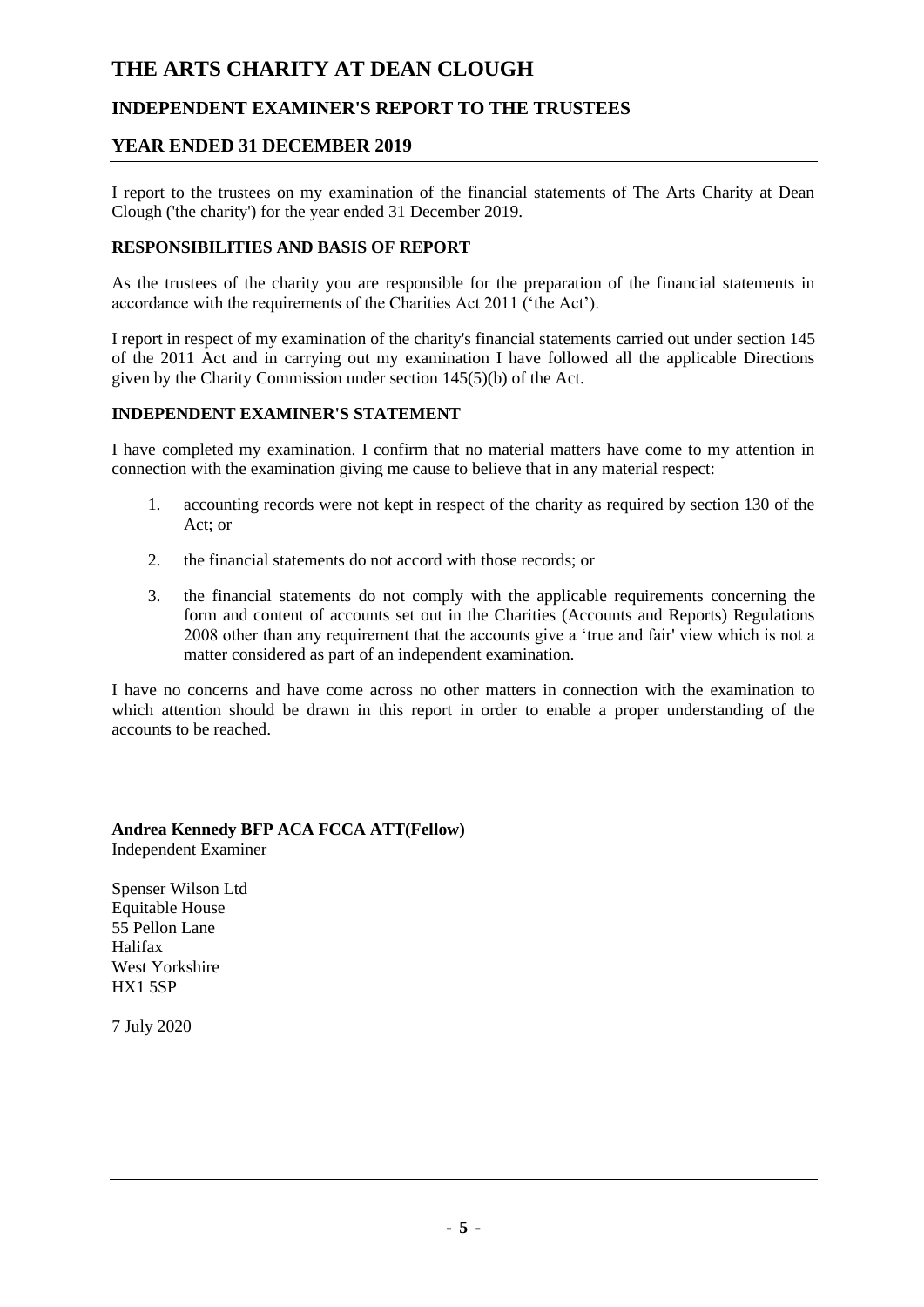## **STATEMENT OF FINANCIAL ACTIVITIES**

#### **YEAR ENDED 31 DECEMBER 2019**

|                                      | <b>Note</b> | Unrestricted<br>funds<br>£ | 2019<br>Restricted<br>funds<br>£ | <b>Total funds</b><br>£ | 2018<br>Total funds<br>£ |
|--------------------------------------|-------------|----------------------------|----------------------------------|-------------------------|--------------------------|
| <b>Income and endowments</b>         |             |                            |                                  |                         |                          |
| Donations and legacies               | 4           | 84,387                     | 22,522                           | 106,909                 | 65,824                   |
| Charitable activities                | 5           | 23,619                     |                                  | 23,619                  | 19,102                   |
| Other trading activities             | 6           | 1,106                      |                                  | 1,106                   |                          |
| <b>Total income</b>                  |             | 109,112                    | 22,522                           | 131,634                 | 84,926                   |
| <b>Expenditure</b>                   |             |                            |                                  |                         |                          |
| Expenditure on charitable activities | 7,8         | 110,219                    | 23,727                           | 133,947                 | 91,285                   |
| <b>Total expenditure</b>             |             | 110,219                    | 23,727                           | 133,947                 | 91,285                   |
| Net expenditure                      |             | (1,107)                    | (1,205)                          | (2,313)                 | (6,359)                  |
| Transfers between funds              |             | (1,684)                    | 1,684                            |                         |                          |
| Net movement in funds                |             | (2,791)                    | 479                              | (2,313)                 | (6,359)                  |
| <b>Reconciliation of funds</b>       |             |                            |                                  |                         |                          |
| Total funds brought forward          |             | 18,126                     |                                  | 18,126                  | 24,485                   |
| <b>Total funds carried forward</b>   |             | 15,335                     | 479                              | 15,814                  | 18,126                   |

The statement of financial activities includes all gains and losses recognised in the year. All income and expenditure derive from continuing activities.

**The notes on pages 8 to 17 form part of these financial statements.**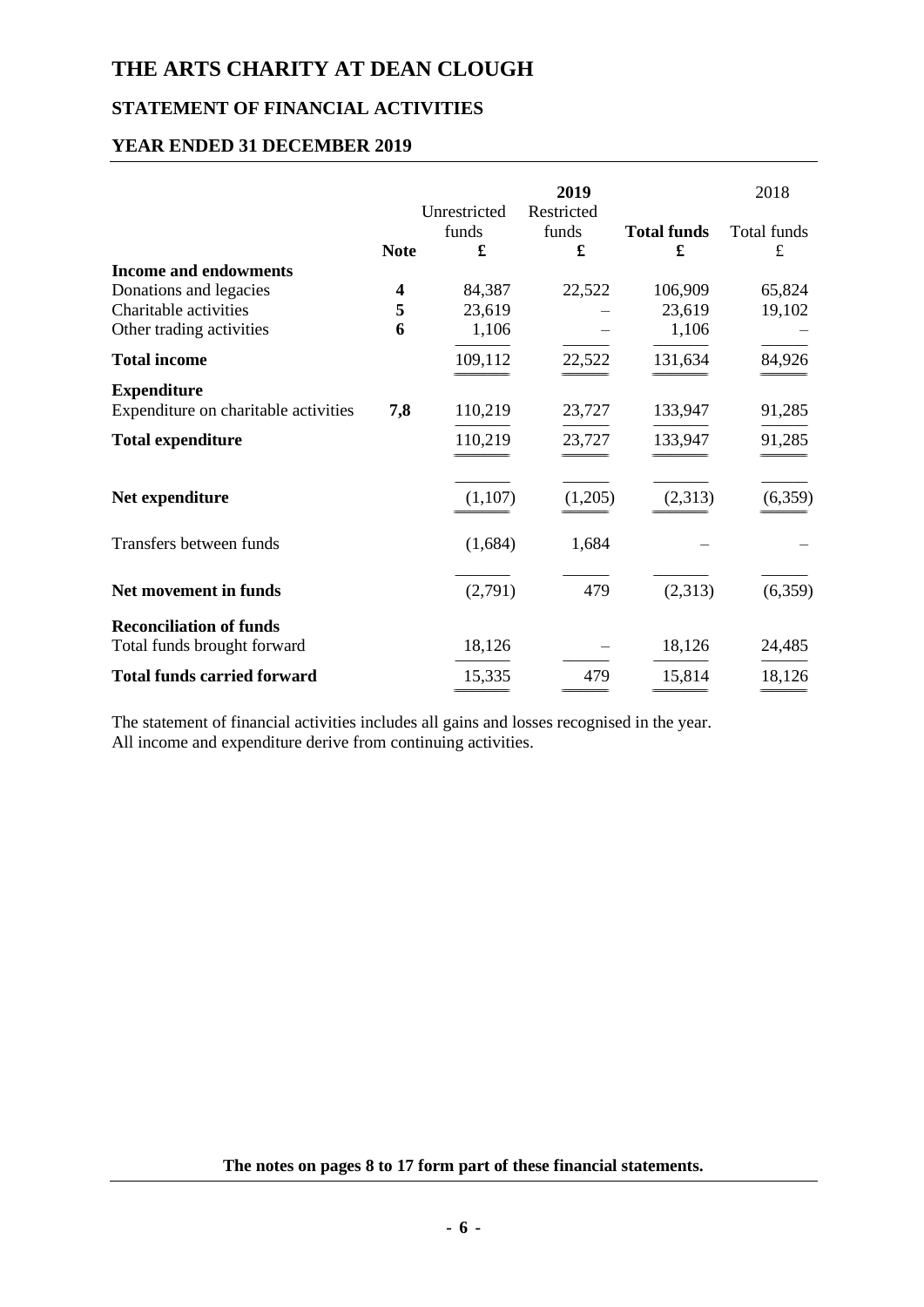#### **STATEMENT OF FINANCIAL POSITION**

#### **31 DECEMBER 2019**

|                                       |             | 2019                 |        | 2018                    |           |
|---------------------------------------|-------------|----------------------|--------|-------------------------|-----------|
|                                       | <b>Note</b> | $\pmb{\mathfrak{L}}$ | £      | (restated)<br>$\pounds$ | $\pounds$ |
| <b>FIXED ASSETS</b>                   |             |                      |        |                         |           |
| Tangible fixed assets                 | 14          |                      | 1,976  |                         | 2,386     |
| <b>CURRENT ASSETS</b>                 |             |                      |        |                         |           |
| Debtors                               | 15          | 21,125               |        |                         |           |
| Cash at bank and in hand              |             | 19,557               |        | 21,937                  |           |
|                                       |             | 40,682               |        | 21,937                  |           |
| <b>CREDITORS: amounts falling due</b> |             |                      |        |                         |           |
| within one year                       | 16          | 26,845               |        | 6,197                   |           |
| NET CURRENT ASSETS                    |             |                      | 13,837 |                         | 15,740    |
| <b>TOTAL ASSETS LESS CURRENT</b>      |             |                      |        |                         |           |
| <b>LIABILITIES</b>                    |             |                      | 15,813 |                         | 18,126    |
| <b>NET ASSETS</b>                     |             |                      | 15,813 |                         | 18,126    |
| <b>FUNDS OF THE CHARITY</b>           |             |                      |        |                         |           |
| Restricted funds                      |             |                      | 479    |                         |           |
| Unrestricted funds                    |             |                      | 15,335 |                         | 18,126    |
| <b>Total charity funds</b>            | 18          |                      | 15,814 |                         | 18,126    |

These financial statements were approved by the board of trustees and authorised for issue on 7 July 2020, and are signed on behalf of the board by:

**Mr R Standen** Trustee

**The notes on pages 8 to 17 form part of these financial statements.**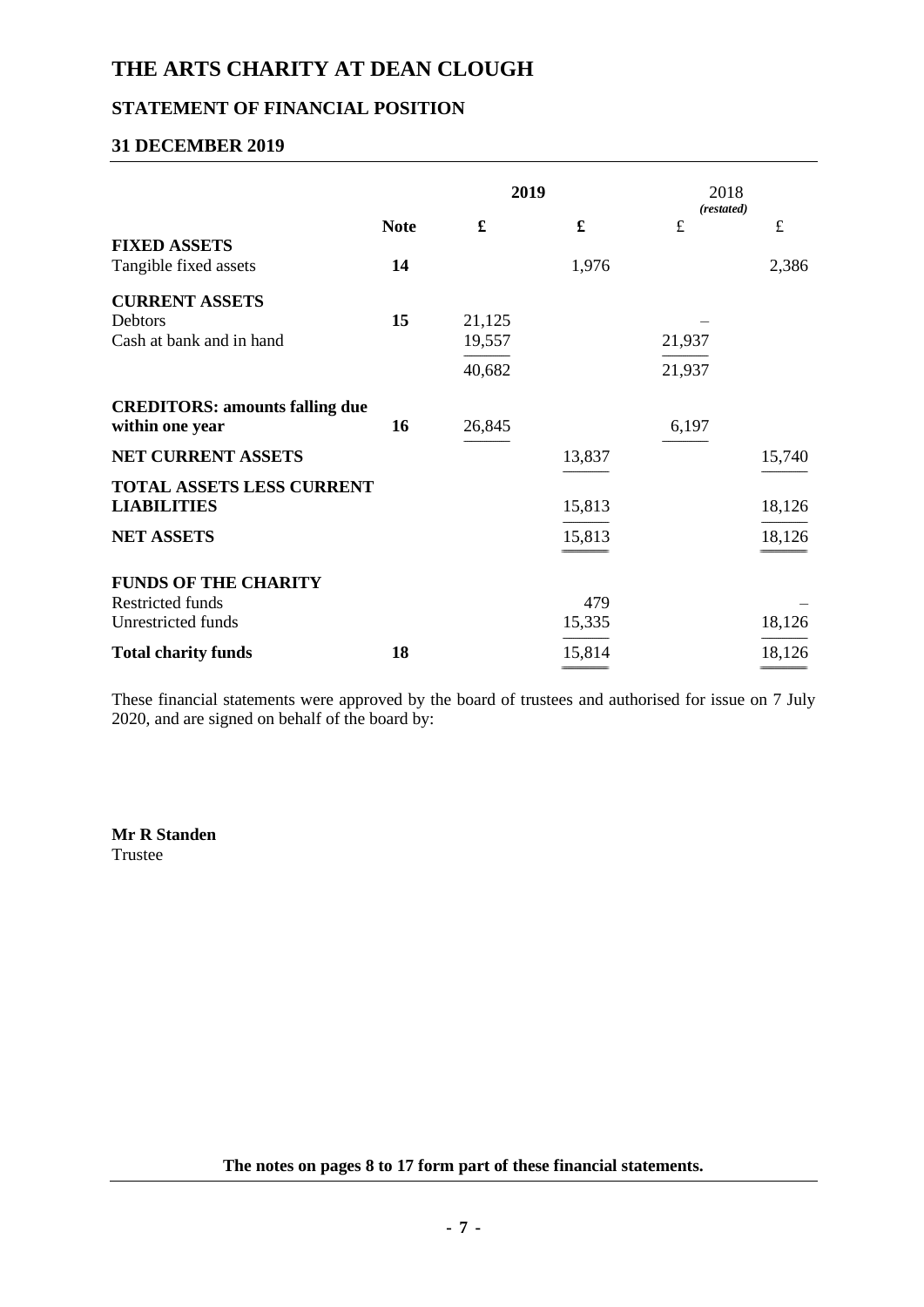#### **NOTES TO THE FINANCIAL STATEMENTS**

#### **YEAR ENDED 31 DECEMBER 2019**

#### **1. GENERAL INFORMATION**

The charity is a public benefit entity and a registered charity in England and Wales and is unincorporated. The address of the principal office is Dean Clough, Halifax, West Yorkshire,  $HX3 5AX$ 

#### **2. STATEMENT OF COMPLIANCE**

These financial statements have been prepared in compliance with FRS 102, 'The Financial Reporting Standard applicable in the UK and the Republic of Ireland', the Statement of Recommended Practice applicable to charities preparing their accounts in accordance with the Financial Reporting Standard applicable in the UK and Republic of Ireland (FRS 102) (Charities SORP (FRS 102)) and the Charities Act 2011.

#### **3. ACCOUNTING POLICIES**

#### **Basis of preparation**

The financial statements have been prepared on the historical cost basis, as modified by the revaluation of certain financial assets and liabilities and investment properties measured at fair value through income or expenditure.

The financial statements are prepared in sterling, which is the functional currency of the entity.

#### **Going concern**

There are no material uncertainties about the charity's ability to continue.

#### **Changes in accounting policies**

During the year the charity trustees approved a change of accounting policy from accounting on the 'receipts and payments basis', to the 'accruals' basis of accounting, in order to show the financial position of charity and its assets and liabilities at the end of each accounting year. Expenditure on fixed assets was previously accounted for as a deduction in the 'Statement of Financial Activities', however under accruals accounting it is included in the 'Statement of Financial Position'. The accounts have therefore been restated in this respect.

#### **Judgements and key sources of estimation uncertainty**

The preparation of the financial statements requires management to make judgements, estimates and assumptions that affect the amounts reported. These estimates and judgements are continually reviewed and are based on experience and other factors, including expectations of future events that are believed to be reasonable under the circumstances.

There are not considered to be any judgements or accounting estimates or assumptions that have a significant impact on the financial statements.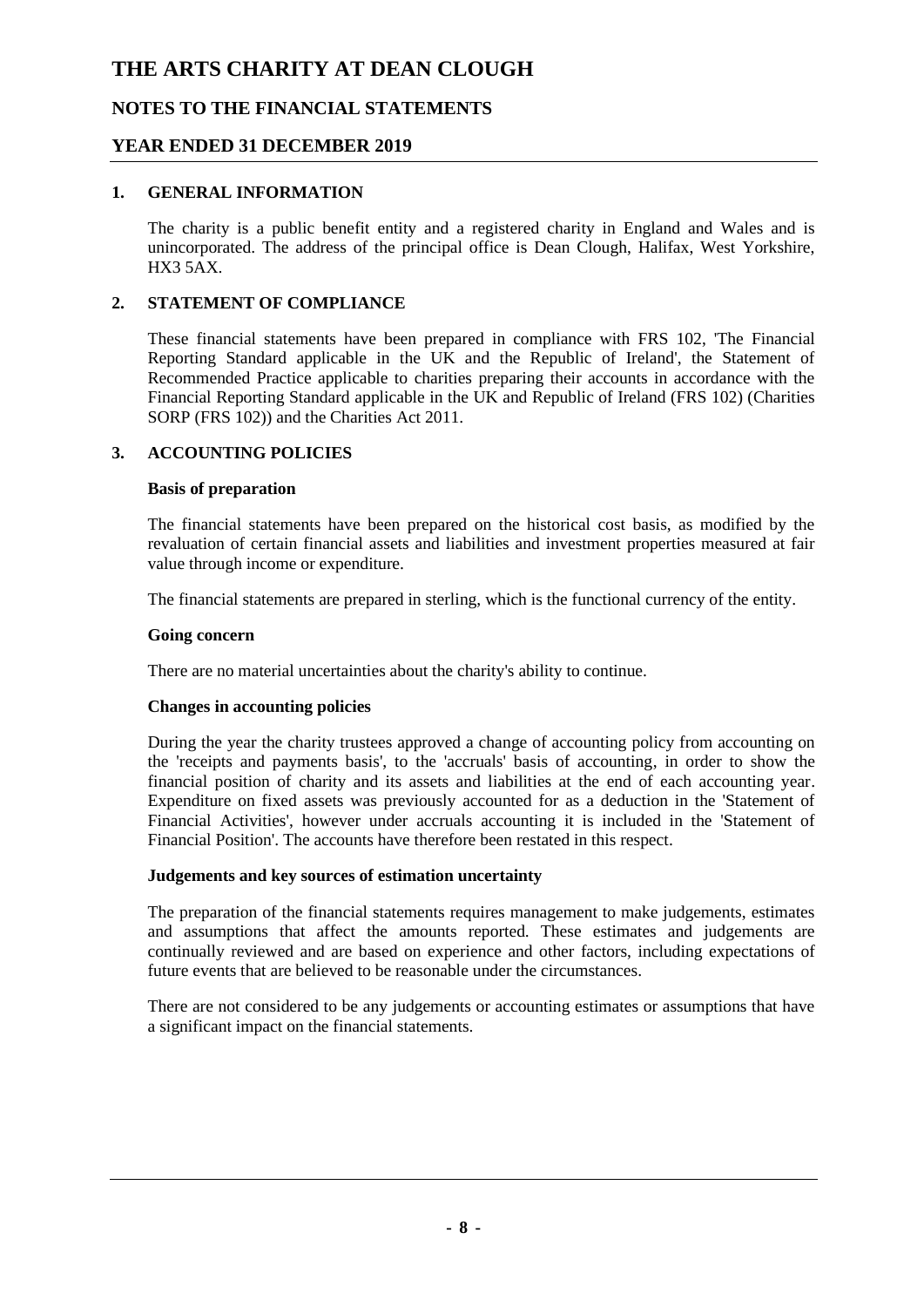#### **NOTES TO THE FINANCIAL STATEMENTS** *(continued)*

#### **YEAR ENDED 31 DECEMBER 2019**

#### **3. ACCOUNTING POLICIES** *(continued)*

#### **Fund accounting**

Unrestricted funds are available for use at the discretion of the trustees to further any of the charity's purposes.

Designated funds are unrestricted funds earmarked by the trustees for particular future project or commitment.

Restricted funds are subjected to restrictions on their expenditure declared by the donor or through the terms of an appeal, and fall into one of two sub-classes: restricted income funds or endowment funds.

#### **Incoming resources**

All incoming resources are included in the statement of financial activities when entitlement has passed to the charity; it is probable that the economic benefits associated with the transaction will flow to the charity and the amount can be reliably measured. The following specific policies are applied to particular categories of income:

- income from donations or grants is recognised when there is evidence of entitlement to the gift, receipt is probable and its amount can be measured reliably.
- legacy income is recognised when receipt is probable and entitlement is established.
- income from donated goods is measured at the fair value of the goods unless this is impractical to measure reliably, in which case the value is derived from the cost to the donor or the estimated resale value. Donated facilities and services are recognised in the accounts when received if the value can be reliably measured. No amounts are included for the contribution of general volunteers.
- income from contracts for the supply of services is recognised with the delivery of the contracted service. This is classified as unrestricted funds unless there is a contractual requirement for it to be spent on a particular purpose and returned if unspent, in which case it may be regarded as restricted.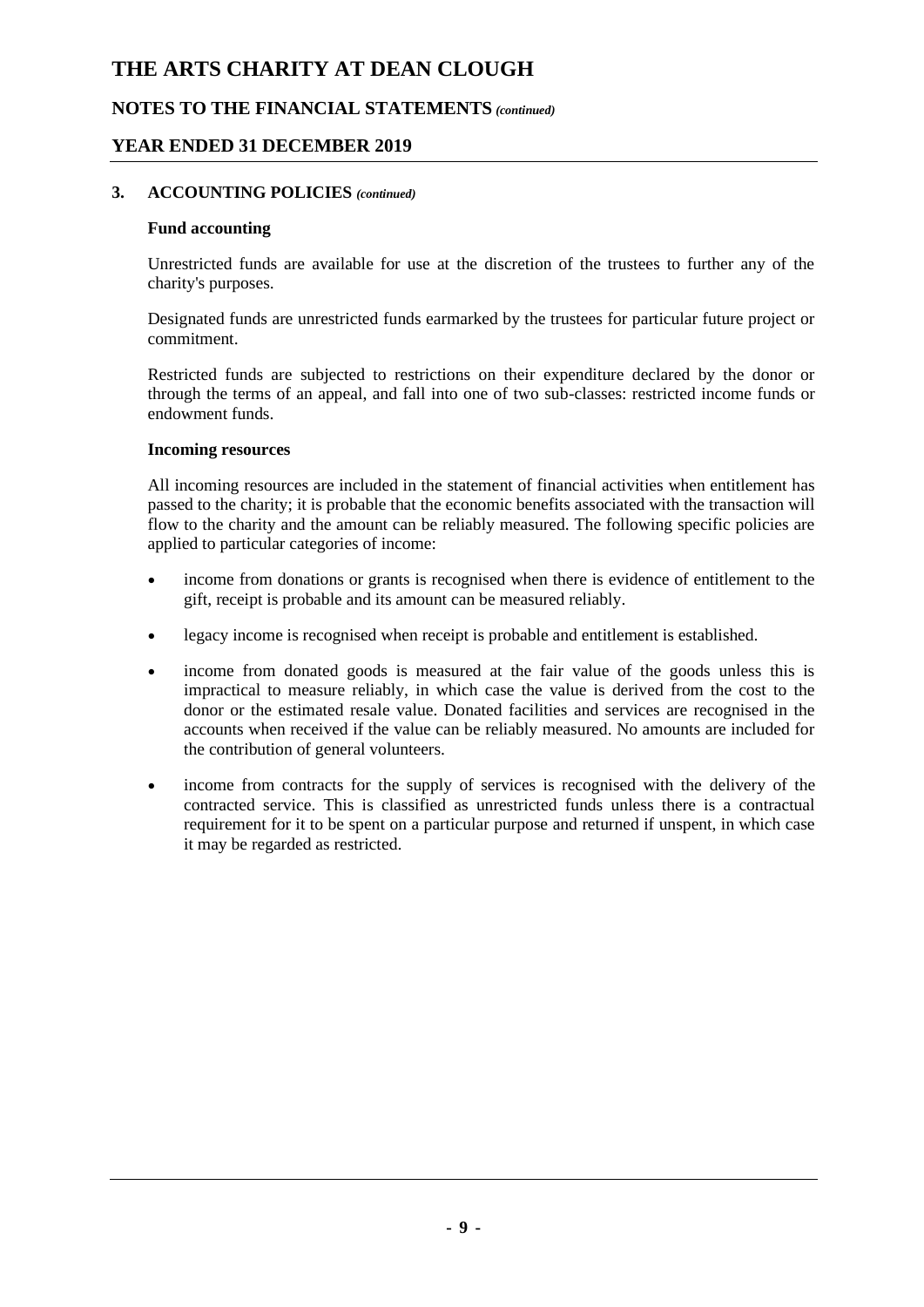#### **NOTES TO THE FINANCIAL STATEMENTS** *(continued)*

#### **YEAR ENDED 31 DECEMBER 2019**

#### **3. ACCOUNTING POLICIES** *(continued)*

#### **Resources expended**

Expenditure is recognised on an accruals basis as a liability is incurred. Expenditure includes any VAT which cannot be fully recovered, and is classified under headings of the statement of financial activities to which it relates:

- expenditure on raising funds includes the costs of all fundraising activities, events, non-charitable trading activities, and the sale of donated goods.
- expenditure on charitable activities includes all costs incurred by a charity in undertaking activities that further its charitable aims for the benefit of its beneficiaries, including those support costs and costs relating to the governance of the charity apportioned to charitable activities.
- other expenditure includes all expenditure that is neither related to raising funds for the charity nor part of its expenditure on charitable activities.

All costs are allocated to expenditure categories reflecting the use of the resource. Direct costs attributable to a single activity are allocated directly to that activity. Shared costs are apportioned between the activities they contribute to on a reasonable, justifiable and consistent basis.

#### **Tangible assets**

Tangible assets are initially recorded at cost, and subsequently stated at cost less any accumulated depreciation and impairment losses. Any tangible assets carried at revalued amounts are recorded at the fair value at the date of revaluation less any subsequent accumulated depreciation and subsequent accumulated impairment losses.

An increase in the carrying amount of an asset as a result of a revaluation, is recognised in other recognised gains and losses, unless it reverses a charge for impairment that has previously been recognised as expenditure within the statement of financial activities. A decrease in the carrying amount of an asset as a result of revaluation, is recognised in other recognised gains and losses, except to which it offsets any previous revaluation gain, in which case the loss is shown within other recognised gains and losses on the statement of financial activities.

#### **Depreciation**

Depreciation is calculated so as to write off the cost or valuation of an asset, less its residual value, over the useful economic life of that asset as follows:

| Leasehold property    | -                        | 5 years straight line  |
|-----------------------|--------------------------|------------------------|
| Fixtures and fittings | $\overline{\phantom{a}}$ | 10 years straight line |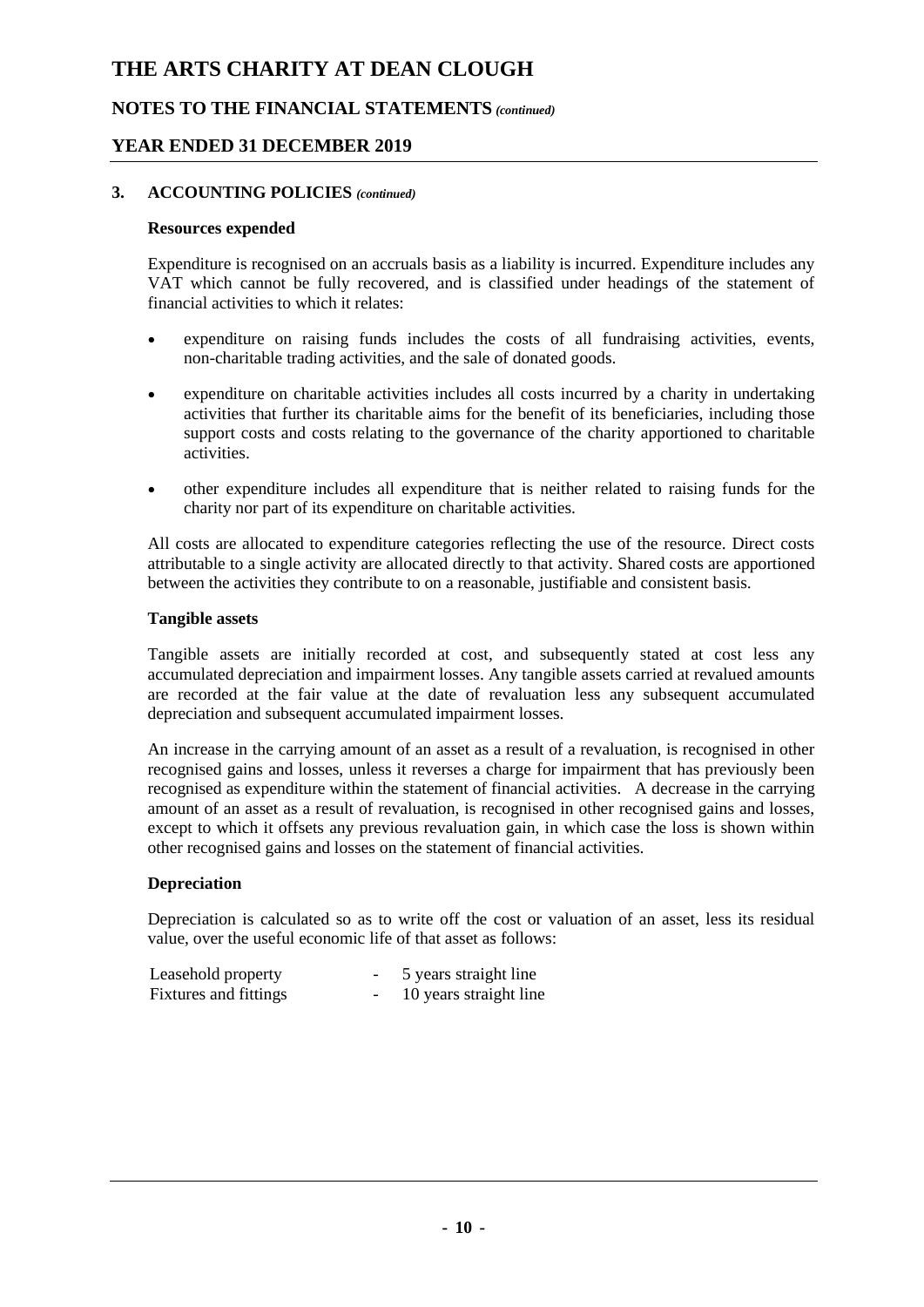#### **NOTES TO THE FINANCIAL STATEMENTS** *(continued)*

#### **YEAR ENDED 31 DECEMBER 2019**

#### **3. ACCOUNTING POLICIES** *(continued)*

#### **Impairment of fixed assets**

A review for indicators of impairment is carried out at each reporting date, with the recoverable amount being estimated where such indicators exist. Where the carrying value exceeds the recoverable amount, the asset is impaired accordingly. Prior impairments are also reviewed for possible reversal at each reporting date.

#### **Financial instruments**

The charity only has financial assets and financial liabilities of a kind that qualify as basic financial instruments. Basic financial instruments are initially recognised at transaction value and subsequently measured at their settlement value.

#### **Defined contribution plans**

Contributions to defined contribution plans are recognised as an expense in the period in which the related service is provided. Prepaid contributions are recognised as an asset to the extent that the prepayment will lead to a reduction in future payments or a cash refund.

When contributions are not expected to be settled wholly within 12 months of the end of the reporting date in which the employees render the related service, the liability is measured on a discounted present value basis. The unwinding of the discount is recognised as an expense in the period in which it arises.

#### **4. DONATIONS AND LEGACIES**

|                                    | Unrestricted<br>funds | funds  | <b>Restricted Total Funds</b><br>2019 |
|------------------------------------|-----------------------|--------|---------------------------------------|
|                                    | £                     | £      | £                                     |
| <b>DONATIONS</b>                   |                       |        |                                       |
| Dean Clough                        | 83,866                |        | 83,866                                |
| Donations re Landshapes exhibition | 300                   |        | 300                                   |
| Donations                          | 221                   |        | 221                                   |
| <b>GRANTS</b>                      |                       |        |                                       |
| Grants receivable                  |                       | 22,522 | 22,522                                |
|                                    | 84,387                | 22,522 | 106,909                               |
|                                    |                       |        |                                       |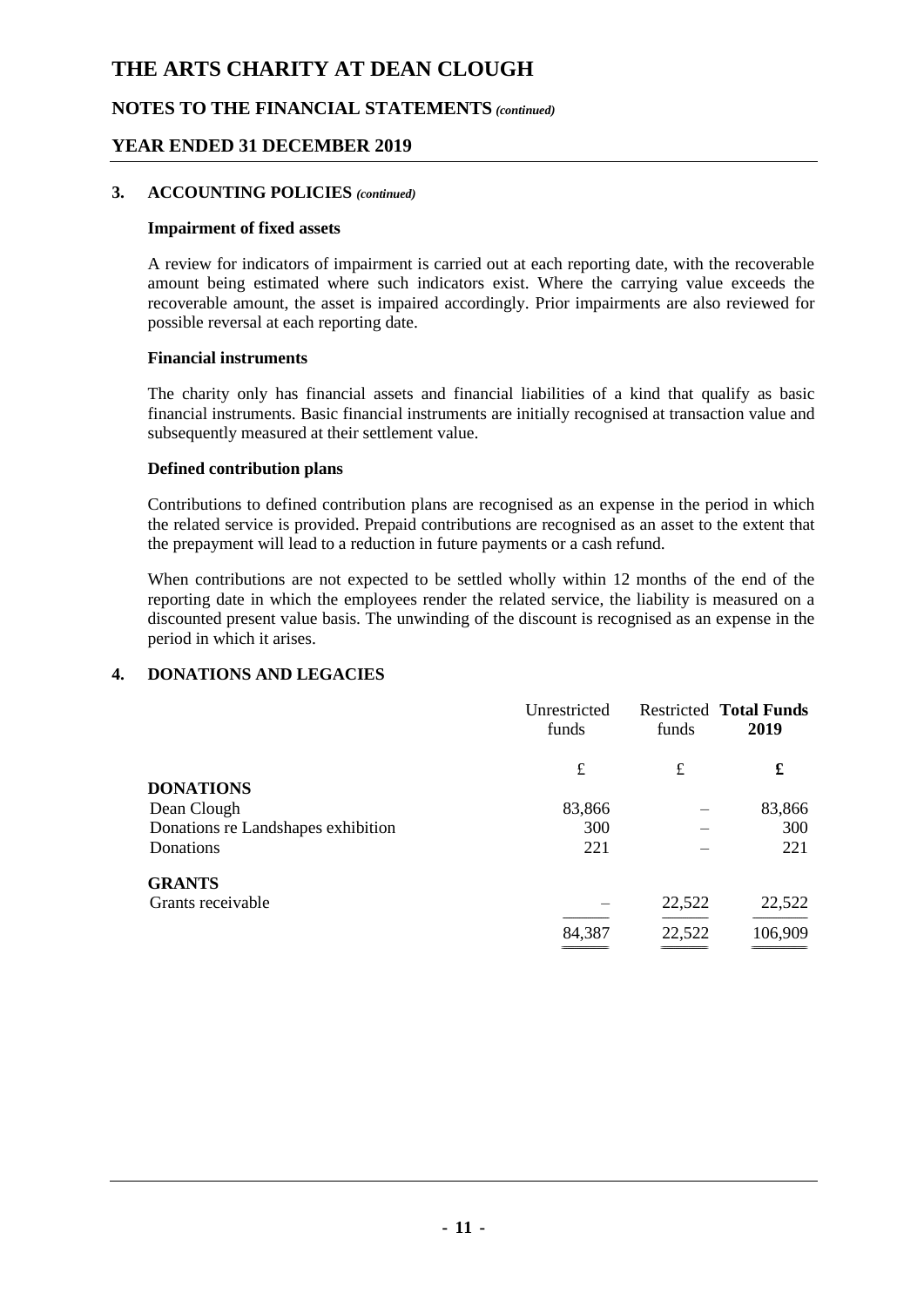## **NOTES TO THE FINANCIAL STATEMENTS** *(continued)*

#### **YEAR ENDED 31 DECEMBER 2019**

#### **4. DONATIONS AND LEGACIES** *(continued)*

|                                    | Unrestricted<br>funds | Restricted<br>funds | <b>Total Funds</b><br>2018 |
|------------------------------------|-----------------------|---------------------|----------------------------|
|                                    | £                     | £                   | (restated)<br>£            |
| <b>DONATIONS</b>                   |                       |                     |                            |
| Dean Clough                        | 63,524                |                     | 63,524                     |
| Donations re Landshapes exhibition | 300                   |                     | 300                        |
| Donations                          | 2,000                 |                     | 2,000                      |
| <b>GRANTS</b>                      |                       |                     |                            |
| Grants receivable                  |                       |                     |                            |
|                                    |                       |                     |                            |
|                                    | 65,824                |                     | 65,824                     |

#### **5. CHARITABLE ACTIVITIES**

|                        |        | Unrestricted <b>Total Funds</b> Unrestricted Total Funds |        |            |
|------------------------|--------|----------------------------------------------------------|--------|------------|
|                        | funds  | 2019                                                     | funds  | 2018       |
|                        |        |                                                          |        | (restated) |
|                        |        |                                                          | £      |            |
| Income for studio hire | 23.619 | 23.619                                                   | 19.102 | 19.102     |
|                        |        |                                                          |        |            |

#### **6. OTHER ACTIVITIES**

|                    | funds | Unrestricted <b>Total Funds</b> Unrestricted Total Funds<br>2019 | funds | 2018       |
|--------------------|-------|------------------------------------------------------------------|-------|------------|
|                    | £     | £                                                                | £     | (restated) |
| Fundraising events | 321   | 321                                                              |       |            |
| Artwork sales      | 785   | 785                                                              |       |            |
|                    | 1,106 | 1,106                                                            |       |            |
|                    |       |                                                                  |       |            |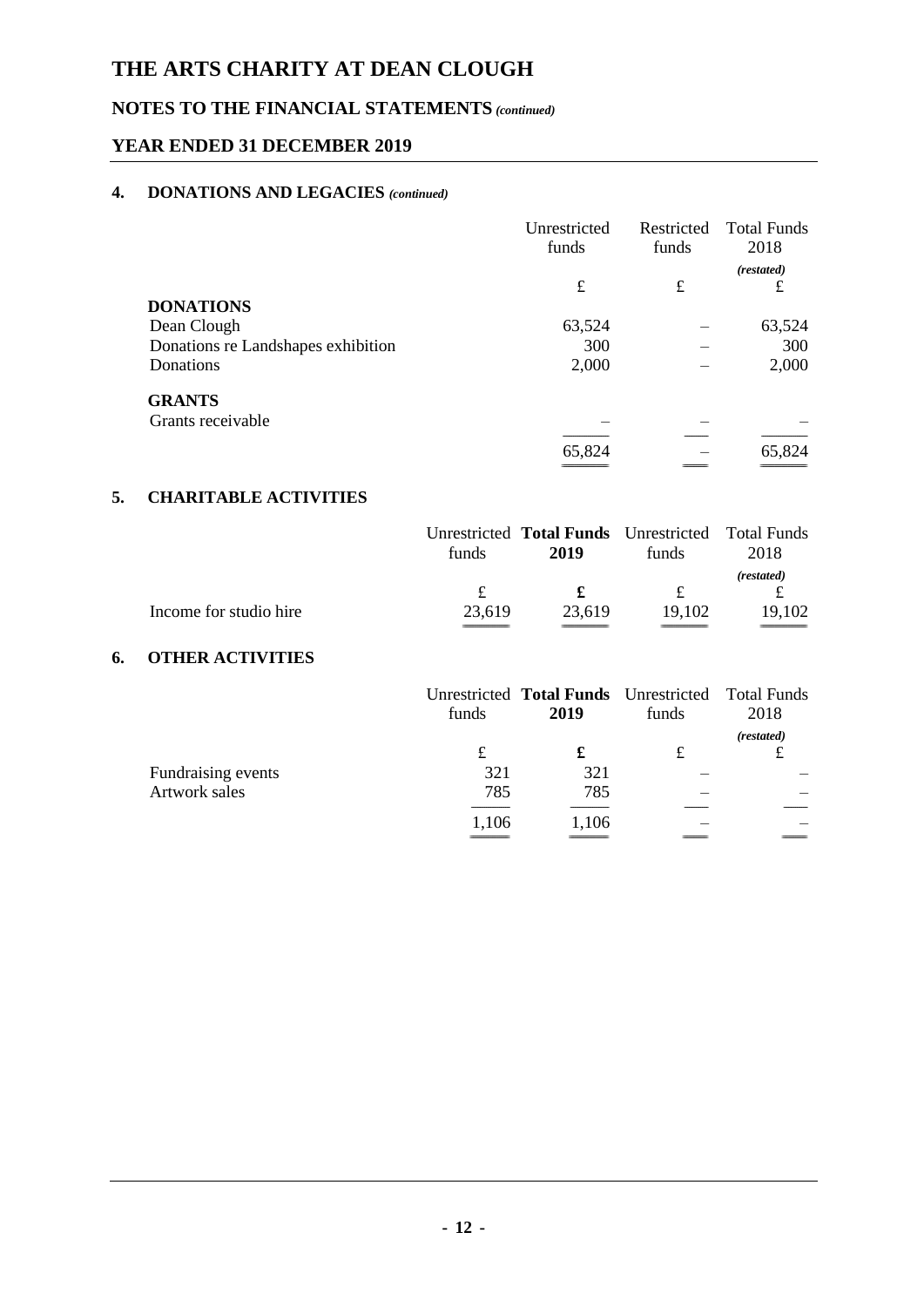### **NOTES TO THE FINANCIAL STATEMENTS** *(continued)*

#### **YEAR ENDED 31 DECEMBER 2019**

#### **7. EXPENDITURE ON CHARITABLE ACTIVITIES BY FUND TYPE**

|                          | Unrestricted<br>funds | funds      | <b>Restricted Total Funds</b><br>2019 |
|--------------------------|-----------------------|------------|---------------------------------------|
|                          | £                     | £          | £                                     |
| Gallery and studio costs | 16,038                | 3,920      | 19,958                                |
| Support costs            | 94,181                | 19,807     | 113,989                               |
|                          | 110,219               | 23,727     | 133,947                               |
|                          | Unrestricted          | Restricted | <b>Total Funds</b>                    |
|                          | funds                 | funds      | 2018                                  |
|                          |                       |            | (restated)                            |
|                          | £                     | $\pounds$  | £                                     |
| Gallery and studio costs | 17,143                |            | 17,143                                |
| Support costs            | 74,142                |            | 74,142                                |
|                          | 91,285                |            | 91,285                                |
|                          |                       |            |                                       |

#### **8. EXPENDITURE ON CHARITABLE ACTIVITIES BY ACTIVITY TYPE**

|                          | Activities |               |                    |             |
|--------------------------|------------|---------------|--------------------|-------------|
|                          | Undertaken |               | <b>Total funds</b> | Total funds |
|                          | directly   | Support costs | 2019               | 2018        |
|                          |            | £             | £                  |             |
| Gallery and studio costs | 19,958     | 111,764       | 131,722            | 86,992      |
| Governance costs         |            | 2,225         | 2,225              | 4,293       |
|                          | 19,958     | 113,989       | 133,947            | 91,285      |
|                          |            |               |                    |             |

#### **9. ANALYSIS OF SUPPORT COSTS**

|                            | Analysis of   |                   |            |
|----------------------------|---------------|-------------------|------------|
|                            | support costs | <b>Total 2019</b> | Total 2018 |
|                            | £             | £                 | £          |
| Staff costs                | 37,130        | 37,130            | 13,004     |
| Premises                   | 35,679        | 35,679            | 32,051     |
| Communications and IT      | 1,172         | 1,172             | 368        |
| General office             | 9,146         | 9,146             | 2,165      |
| Insurance                  | 1,603         | 1,603             | 2,351      |
| Accountancy fees           | 3,785         | 3,785             | 1,757      |
| Consultancy                | 10,104        | 10,104            | 9,600      |
| Advertising                | 5,612         | 5,612             | 2,877      |
| Health and safety expenses | 1,041         | 1,041             | 1,565      |
| Printing and stationery    | 914           | 914               | 777        |
| Cleaning                   | 4,983         | 4,983             | 2,821      |
| Bank interest and charges  | 596           | 596               | 442        |
| Purchase of assets         |               |                   | 70         |
|                            | 111,765       | 111,765           | 69,848     |
|                            |               |                   |            |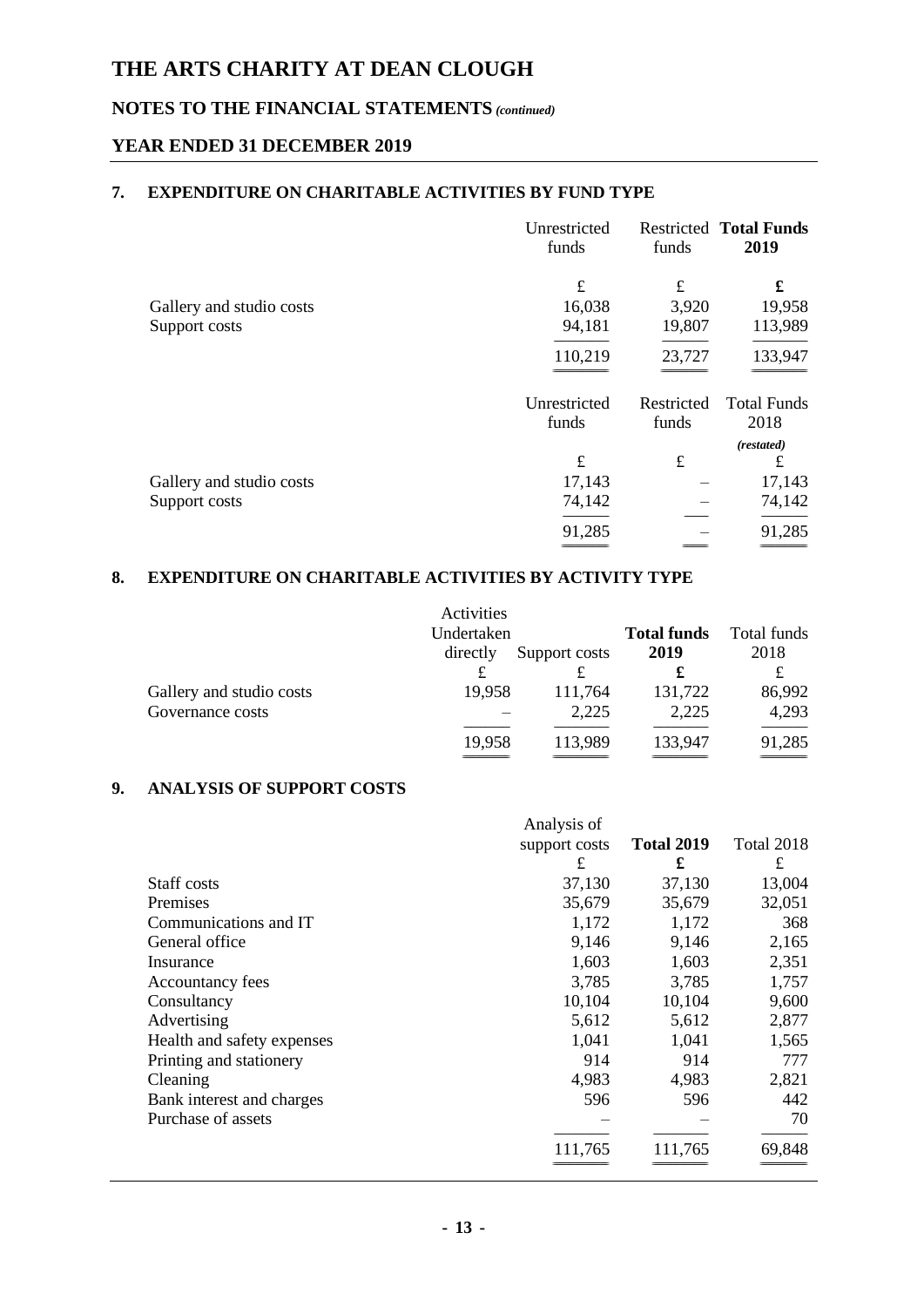#### **NOTES TO THE FINANCIAL STATEMENTS** *(continued)*

#### **YEAR ENDED 31 DECEMBER 2019**

#### **10. NET EXPENDITURE**

Net expenditure is stated after charging/(crediting):

|     |                                               | 2019 | 2018<br>(restated) |
|-----|-----------------------------------------------|------|--------------------|
|     |                                               | £    |                    |
|     | Depreciation of tangible fixed assets         | 514  | 234                |
|     |                                               |      |                    |
| 11. | <b>INDEPENDENT EXAMINATION FEES</b>           |      |                    |
|     |                                               | 2019 | 2018<br>(restated) |
|     |                                               | £    |                    |
|     | Fees payable to the independent examiner for: |      |                    |

# Independent examination of the financial statements 930 900

#### **12. STAFF COSTS**

The total staff costs and employee benefits for the reporting period are analysed as follows:

 $\hspace{.1cm} =$ 

|                                         | 2019   | 2018<br>(restated) |
|-----------------------------------------|--------|--------------------|
|                                         | £      |                    |
| Wages and salaries                      | 37,000 | 12,949             |
| Employer contributions to pension plans | 130    | 56                 |
| Other employee benefits                 |        | 70                 |
|                                         | 37,130 | 13,075             |
|                                         |        |                    |

The average head count of employees during the year was 2 (2018: 2). The average number of full-time equivalent employees during the year is analysed as follows:

|                 | 2019  | 2018 |
|-----------------|-------|------|
|                 | No.   | No.  |
| Number of staff |       | 2    |
|                 | _____ |      |

No employee received employee benefits of more than £60,000 during the year (2018: Nil).

#### **13. TRUSTEE REMUNERATION AND EXPENSES**

No remuneration or other benefits from employment with the charity or a related entity were received by the trustees. No trustee expenses were incurred during the year.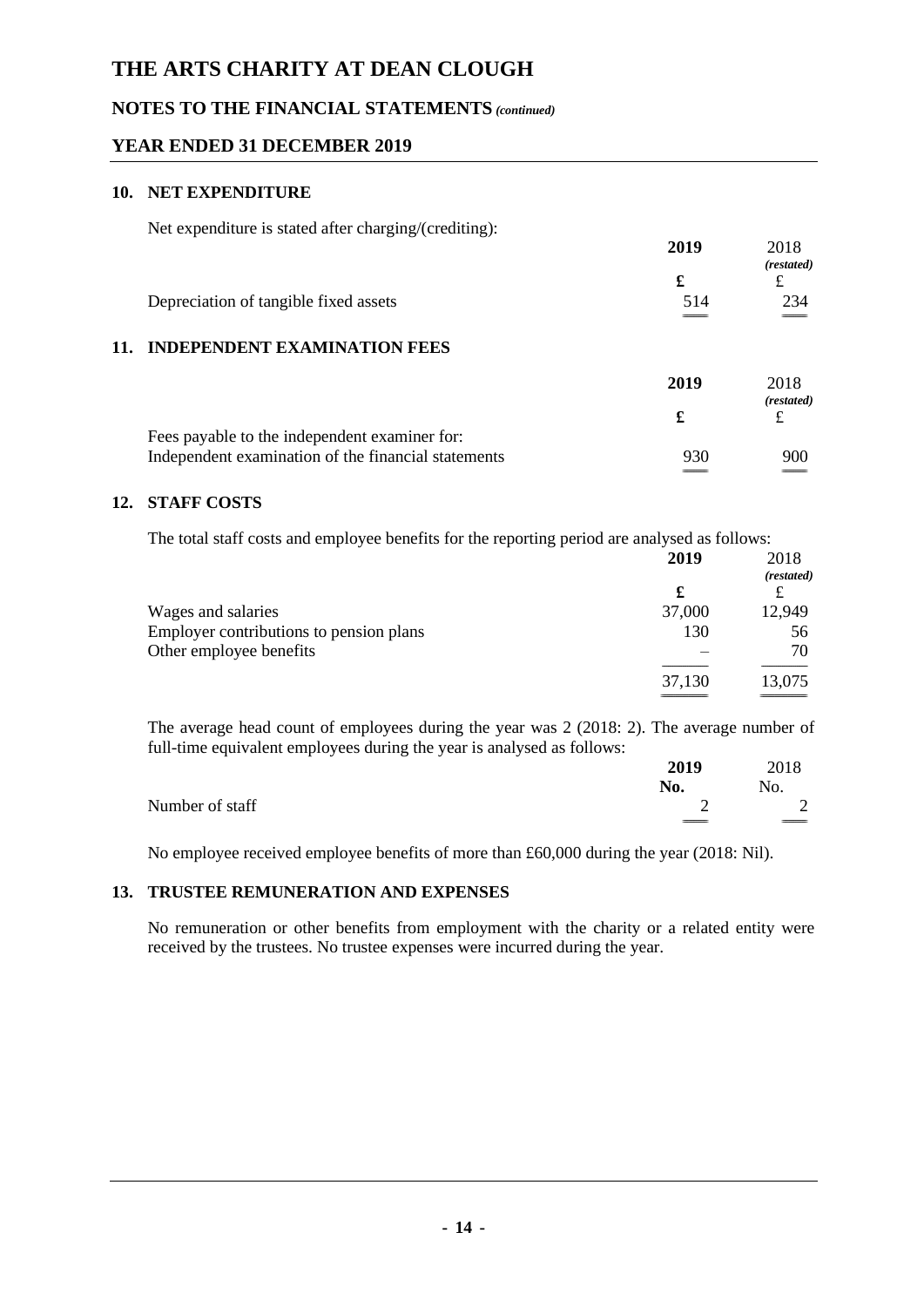#### **NOTES TO THE FINANCIAL STATEMENTS** *(continued)*

#### **YEAR ENDED 31 DECEMBER 2019**

#### **14. TANGIBLE FIXED ASSETS**

|                                 | buildings | Land and Fixtures and<br>fittings | <b>Total</b> |
|---------------------------------|-----------|-----------------------------------|--------------|
|                                 | £         | £                                 | £            |
| Cost                            |           |                                   |              |
| At 1 January 2019 (as restated) | 2,289     | 98                                | 2,387        |
| <b>Additions</b>                |           | 103                               | 103          |
| At 31 December 2019             | 2,289     | 201                               | 2,490        |
| <b>Depreciation</b>             |           |                                   |              |
| At 1 January 2019               |           |                                   |              |
| Charge for the year             | 504       | 10                                | 514          |
| At 31 December 2019             | 504       | 10                                | 514          |
| <b>Carrying amount</b>          |           |                                   |              |
| At 31 December 2019             | 1,785     | 191                               | 1,976        |
| At 31 December 2018             | 2,289     | 98                                | 2,387        |
|                                 |           |                                   |              |

#### **15. DEBTORS**

|                                                 | 2019   | 2018<br>(restated) |
|-------------------------------------------------|--------|--------------------|
|                                                 | £      | £                  |
| Trade debtors<br>Prepayments and accrued income | 19,159 |                    |
|                                                 | 1,966  |                    |
|                                                 |        |                    |
|                                                 | 21,125 |                    |
|                                                 |        |                    |

#### **16. CREDITORS: amounts falling due within one year**

|                                 | 2019   | 2018<br>(restated) |
|---------------------------------|--------|--------------------|
|                                 | £      | £                  |
| Trade creditors                 | 1,154  |                    |
| Accruals and deferred income    | 23,503 |                    |
| Social security and other taxes | 1,718  | 1,557              |
| Other creditors                 | 470    | 4,640              |
|                                 | 26,845 | 6,197              |
|                                 |        |                    |

#### **17. PENSIONS AND OTHER POST RETIREMENT BENEFITS**

#### **Defined contribution plans**

The amount recognised in income or expenditure as an expense in relation to defined contribution plans was £130 (2018: £56).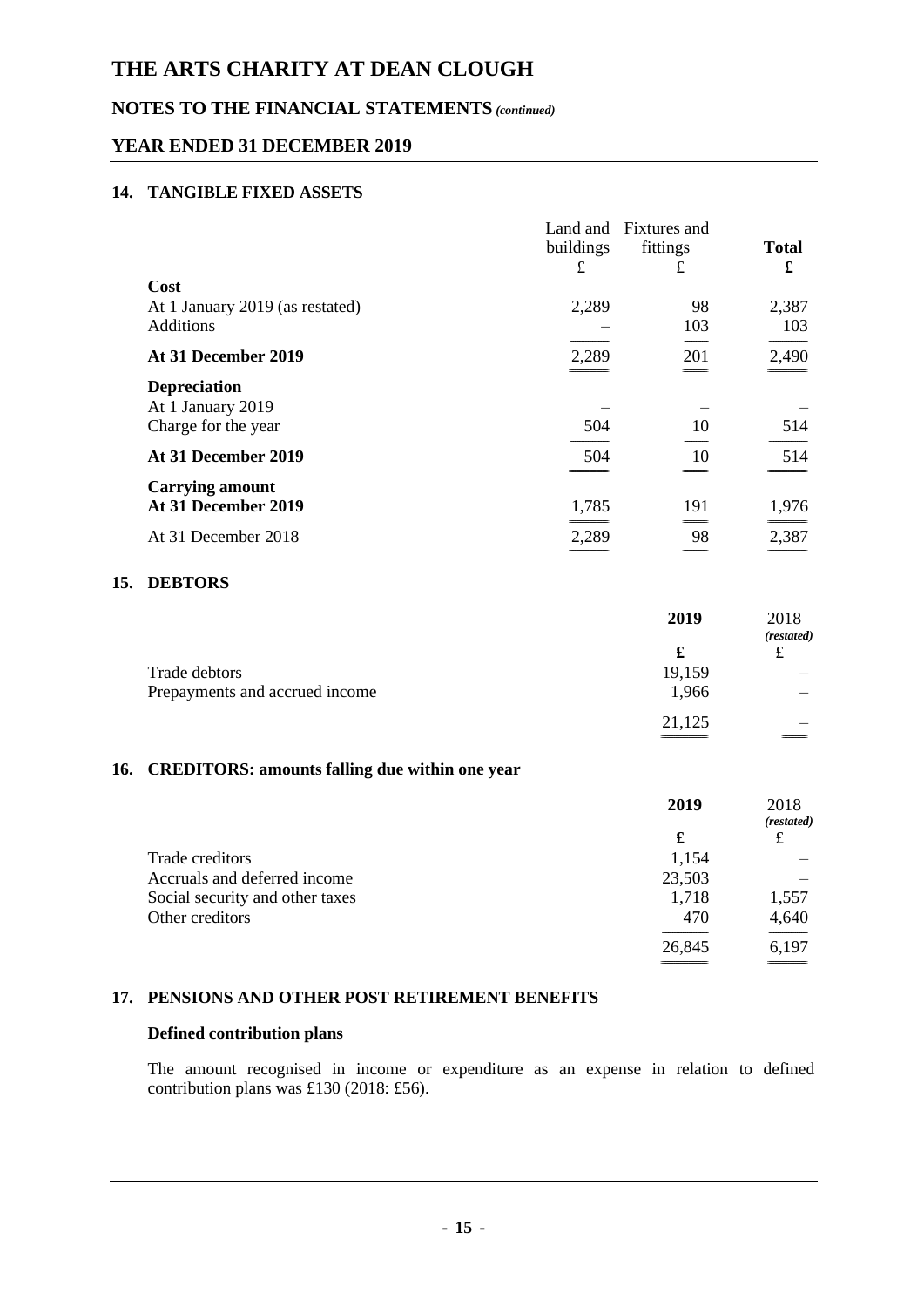## **NOTES TO THE FINANCIAL STATEMENTS** *(continued)*

#### **YEAR ENDED 31 DECEMBER 2019**

#### **18. ANALYSIS OF CHARITABLE FUNDS**

#### **Unrestricted funds**

| General funds           | At 1 January<br>2019<br>$\pounds$<br>18,126 | Income<br>$\mathbf f$<br>109,112                 | Expenditure<br>$\mathbf f$<br>(110,219)                       | Transfers<br>f<br>(1,684)                | At<br>31 December<br>2019<br>$\pounds$<br>15,335     |
|-------------------------|---------------------------------------------|--------------------------------------------------|---------------------------------------------------------------|------------------------------------------|------------------------------------------------------|
| General funds           | At 1 January<br>2018<br>$\pounds$<br>24,485 | Income<br>$\pounds$<br>84,926                    | Expenditure<br>$\pounds$<br>(91, 285)                         | Transfers<br>$\pounds$                   | At<br>31 December<br>2018<br>$\pounds$<br>18,126     |
| <b>Restricted funds</b> |                                             |                                                  |                                                               |                                          |                                                      |
| Chord<br>Resemblances   | At 1 January<br>2019<br>$\pounds$           | Income<br>$\pounds$<br>15,000<br>7,522<br>22,522 | Expenditure<br>$\pounds$<br>(14, 521)<br>(9,206)<br>(23, 727) | Transfers<br>$\pounds$<br>1,684<br>1,684 | At<br>31 December<br>2019<br>$\pounds$<br>479<br>479 |
| Chord<br>Resemblances   | At 1 January<br>2018<br>$\pounds$           | Income<br>$\pounds$                              | Expenditure<br>$\pounds$                                      | Transfers<br>$\pounds$                   | At<br>31 December<br>2018<br>$\pounds$               |

A transfer of funds, £1,684, was made between general fund and restricted funds, to cover an excess of expenses over income in the 'Resemblances' photographic project.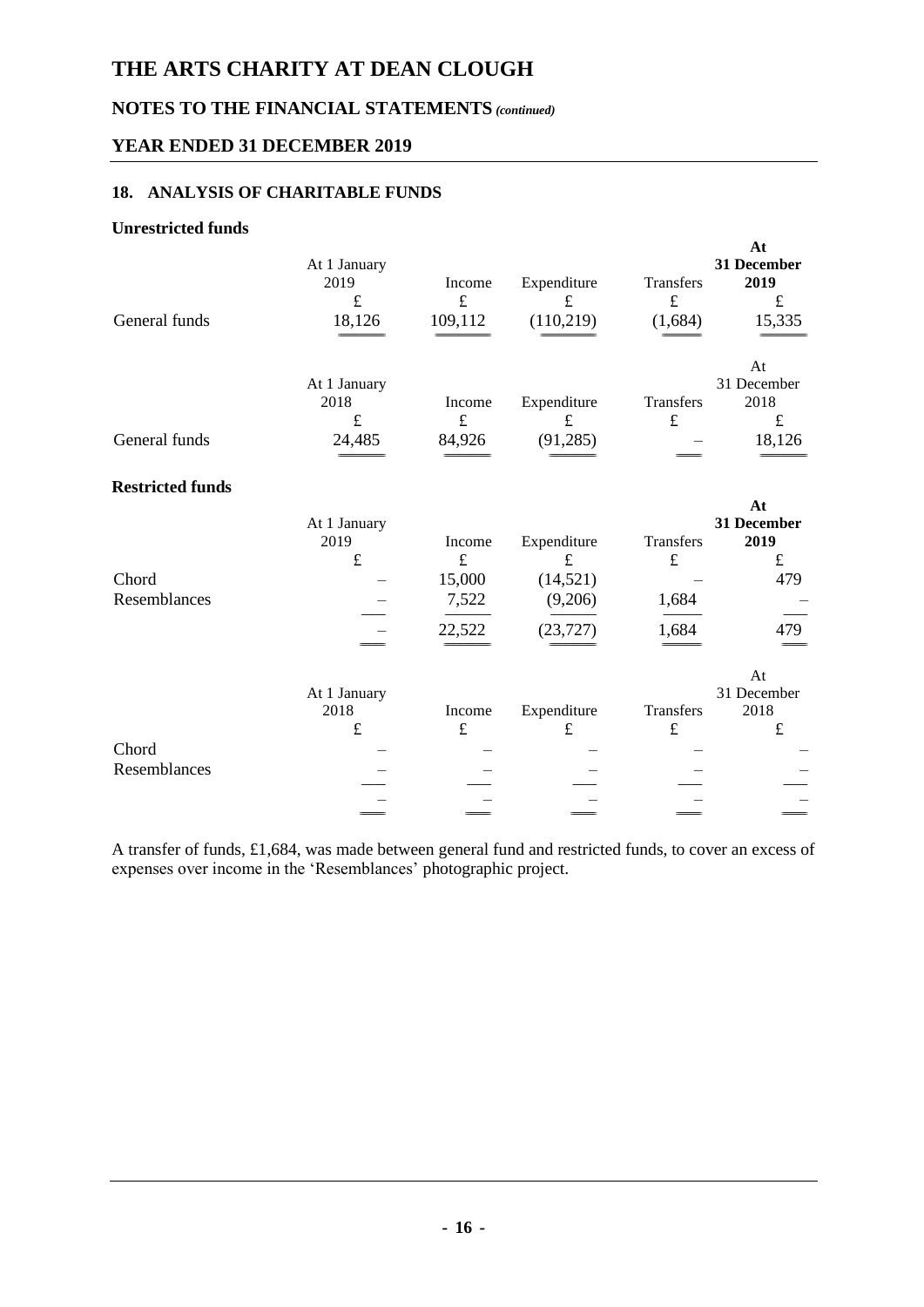#### **NOTES TO THE FINANCIAL STATEMENTS** *(continued)*

#### **YEAR ENDED 31 DECEMBER 2019**

#### **19. ANALYSIS OF NET ASSETS BETWEEN FUNDS**

|                            | Unrestricted |            | <b>Restricted Total Funds</b> |
|----------------------------|--------------|------------|-------------------------------|
|                            | funds        | funds      | 2019                          |
|                            | £            | £          | £                             |
| Tangible fixed assets      | 1,977        |            | 1,977                         |
| Current assets             | 40,203       | 479        | 40,682                        |
| Creditors less than 1 year | (26, 846)    |            | (26, 846)                     |
| <b>Net assets</b>          | 15,334       | 479        | 15,813                        |
|                            |              |            |                               |
|                            | Unrestricted | Restricted | <b>Total Funds</b>            |
|                            | funds        | funds      | 2018                          |
|                            | £            | £          | £                             |
| Tangible fixed assets      | 2,386        |            | 2,386                         |
| Current assets             | 21,937       |            | 21,937                        |
| Creditors less than 1 year | (6,197)      |            | (6,197)                       |
| <b>Net assets</b>          | 18,126       |            | 18,126                        |
|                            |              |            |                               |

#### **20. PRIOR YEAR ADJUSTMENTS**

During the year the charity changed its accounting policy from receipts and payments accounts, to accruals accounting. An adjustment of £2,387 has been made in the accounts for expenses incurred on asset purchases, net of depreciation, made during the year ended 31 December 2018 to restate the comparative figures. The net effect is that in 31 December 2018 the 'Statement of Financial Activities' has reduced by £2,387 and the 'Statement of Financial Position' has increased by £2,387. There were no other adjustments required to the Financial Statements.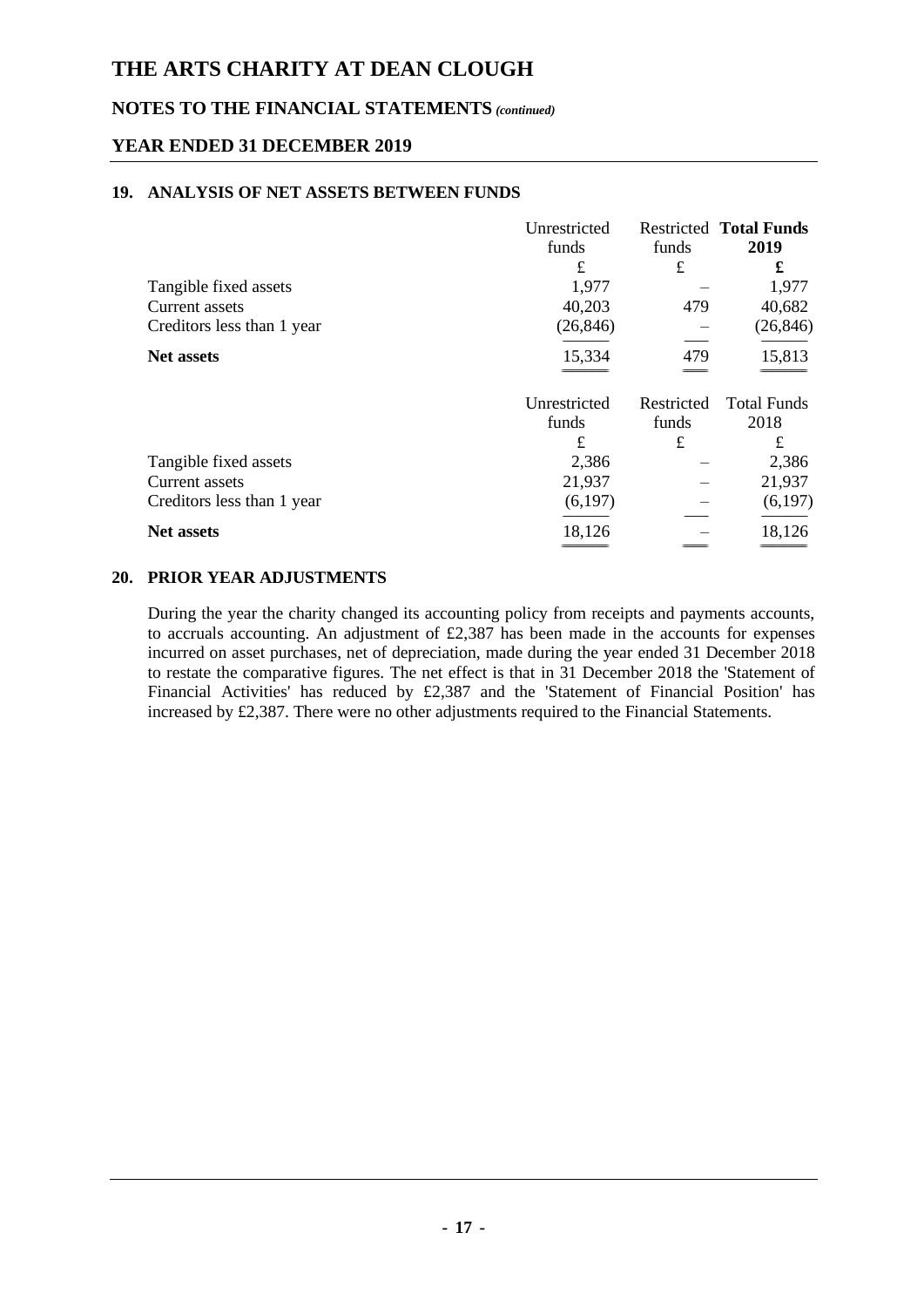## **MANAGEMENT INFORMATION**

**YEAR ENDED 31 DECEMBER 2019**

**The following pages do not form part of the financial statements.**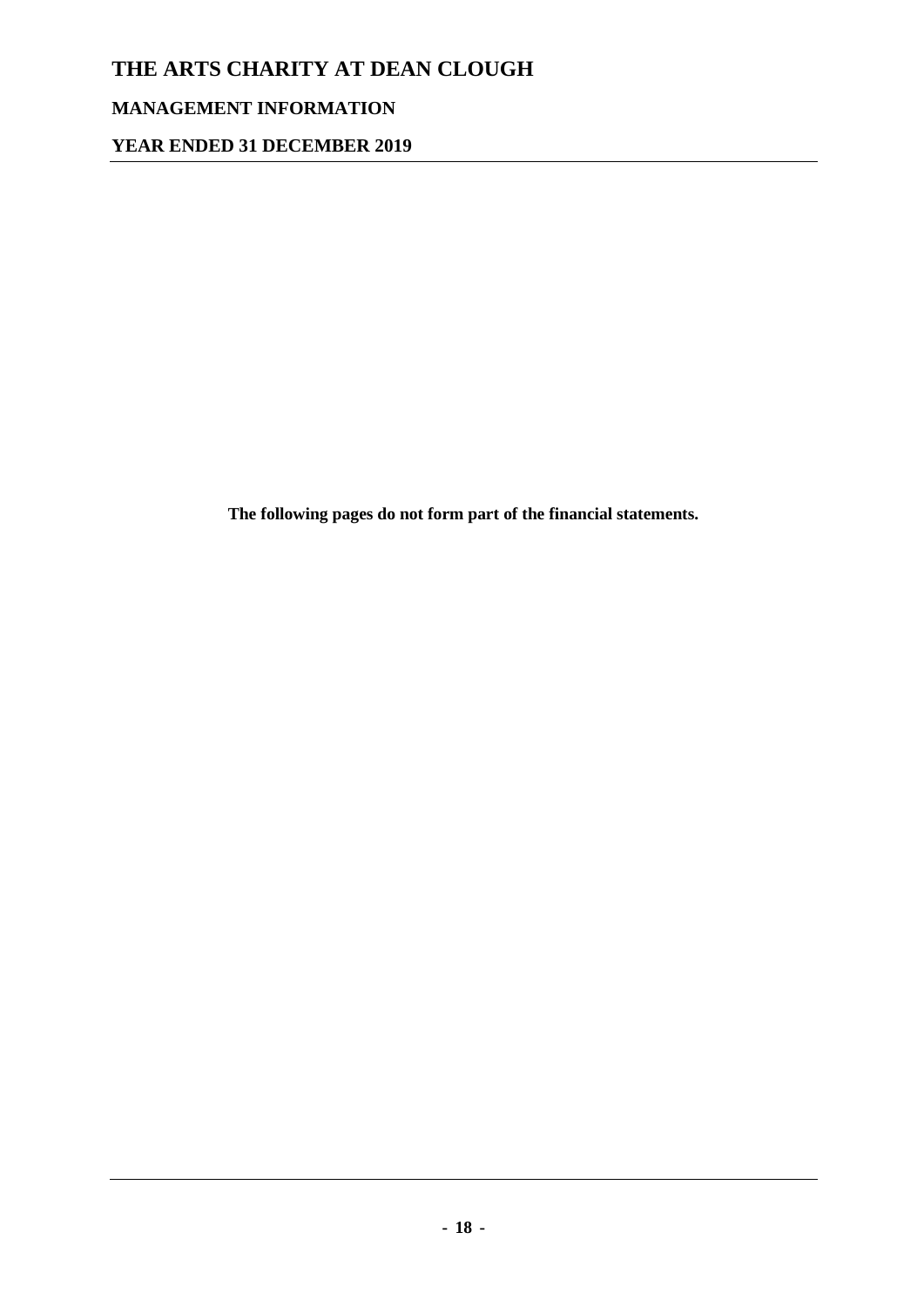## **DETAILED STATEMENT OF FINANCIAL ACTIVITIES**

#### **YEAR ENDED 31 DECEMBER 2019**

|                                    | 2019<br>£<br>2019<br>£ | 2018<br>$\pounds$<br>2018<br>$\pounds$ |
|------------------------------------|------------------------|----------------------------------------|
| <b>Income and endowments</b>       |                        |                                        |
| <b>Donations and legacies</b>      |                        |                                        |
| Dean Clough                        | 83,866                 | 63,524                                 |
| Donations re Landshapes exhibition | 300                    | 300                                    |
| Donations                          | 221                    | 2,000                                  |
| Grants receivable                  | 22,522                 |                                        |
|                                    | 106,909                | 65,824                                 |
| <b>Charitable activities</b>       |                        |                                        |
| Income for studio hire             | 23,619                 | 19,102                                 |
| <b>Other activities</b>            |                        |                                        |
| Fundraising events                 | 321                    |                                        |
| <b>Artwork sales</b>               | 785                    |                                        |
|                                    | 1,106                  |                                        |
| <b>Total income</b>                | 131,634                | 84,926                                 |
| <b>Total expenditure</b>           | 133,947                | 91,285                                 |
| Net expenditure                    | (2,313)                | (6, 359)                               |